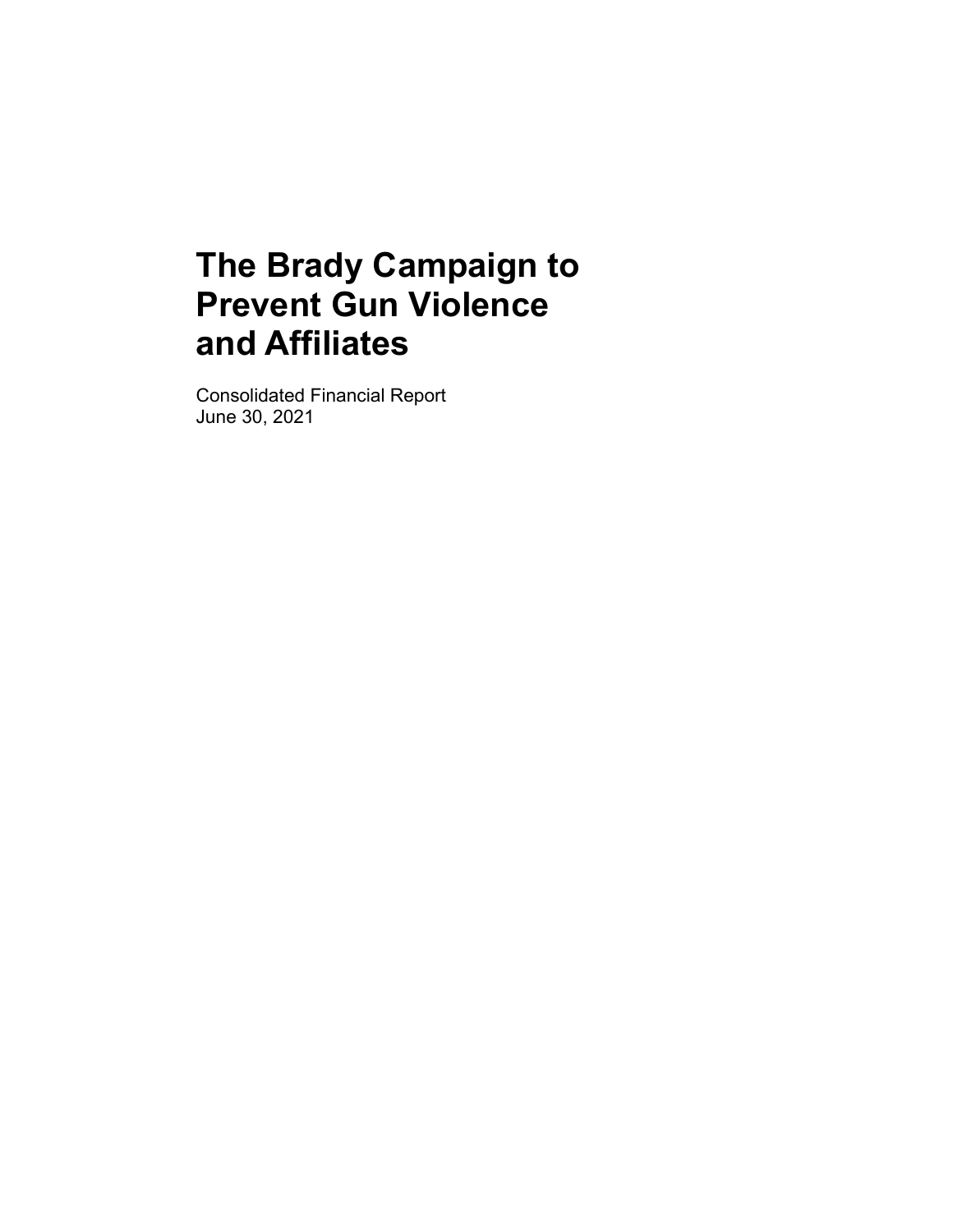# **Contents**

| Independent auditor's report                                  | $1 - 2$  |
|---------------------------------------------------------------|----------|
| <b>Financial statements</b>                                   |          |
| Consolidated balance sheets                                   | 3        |
| Consolidated statements of activities                         | 4        |
| Consolidated statements of functional expenses                | $5-6$    |
| Consolidated statements of cash flows                         | 7        |
| Notes to consolidated financial statements                    | $8 - 19$ |
| Independent auditor's report on the supplementary information | 20       |
| Supplementary information                                     |          |
| Consolidating balance sheet                                   | 21       |
| Consolidating statement of activities                         | 22       |
|                                                               |          |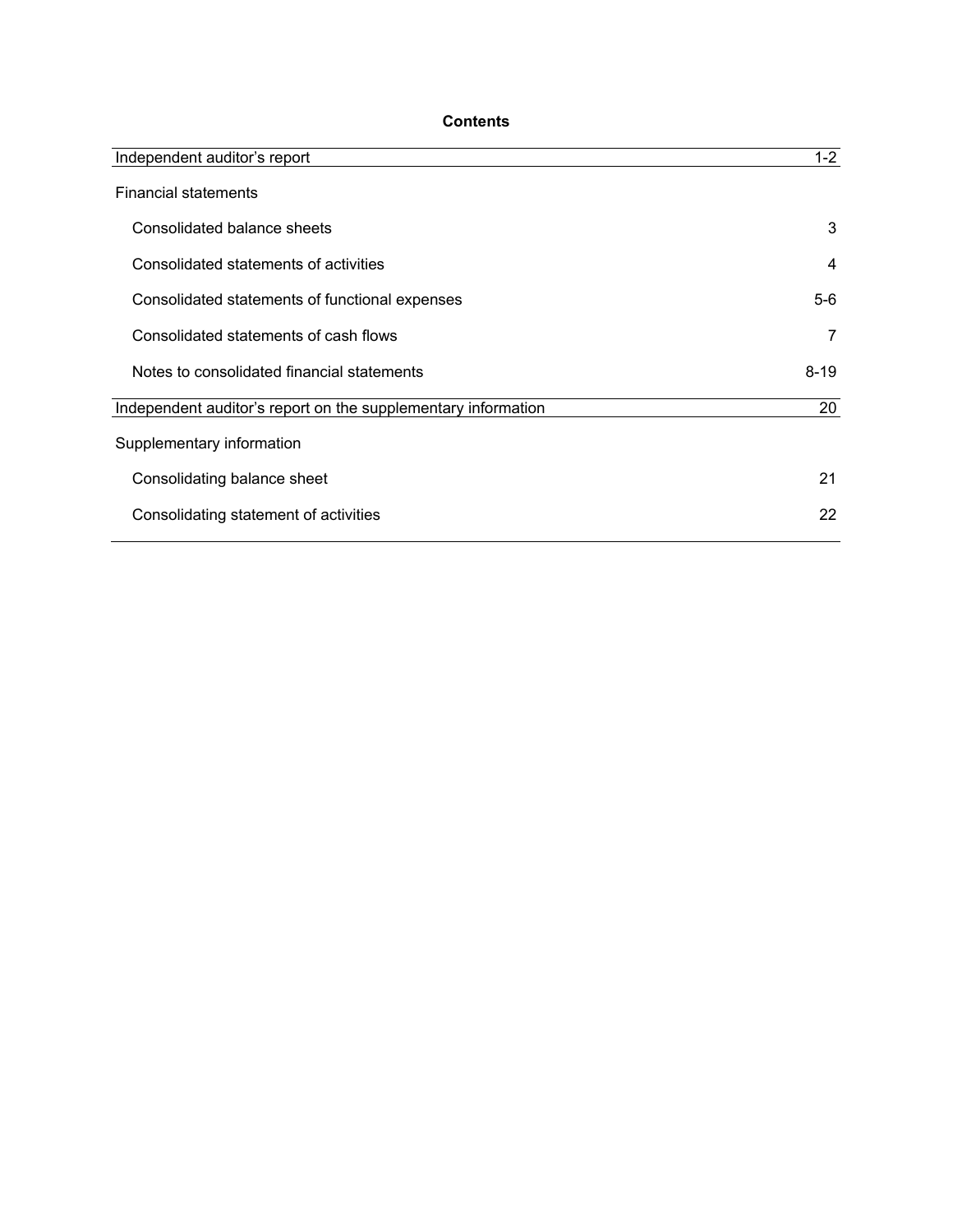

**RSM US LLP** 

#### **Independent Auditor's Report**

Board of Directors The Brady Campaign to Prevent Gun Violence

#### **Report on the Financial Statements**

We have audited the accompanying consolidated financial statements of The Brady Campaign to Prevent Gun Violence and Affiliates (collectively, Brady), which comprise the consolidated balance sheets as of June 30, 2021 and 2020, the related consolidated statements of activities, functional expenses and cash flows for the years then ended, and the related notes to the consolidated financial statements (collectively, the financial statements).

#### **Management's Responsibility for the Financial Statements**

Management is responsible for the preparation and fair presentation of these financial statements in accordance with accounting principles generally accepted in the United States of America; this includes the design, implementation and maintenance of internal control relevant to the preparation and fair presentation of financial statements that are free from material misstatement, whether due to fraud or error.

#### **Auditor's Responsibility**

Our responsibility is to express an opinion on these financial statements based on our audits. We conducted our audits in accordance with auditing standards generally accepted in the United States of America. Those standards require that we plan and perform the audit to obtain reasonable assurance about whether the financial statements are free from material misstatement.

An audit involves performing procedures to obtain audit evidence about the amounts and disclosures in the financial statements. The procedures selected depend on the auditor's judgment, including the assessment of the risks of material misstatement of the financial statements, whether due to fraud or error. In making those risk assessments, the auditor considers internal control relevant to the entity's preparation and fair presentation of the financial statements in order to design audit procedures that are appropriate in the circumstances, but not for the purpose of expressing an opinion on the effectiveness of the entity's internal control. Accordingly, we express no such opinion. An audit also includes evaluating the appropriateness of accounting policies used and the reasonableness of significant accounting estimates made by management, as well as evaluating the overall presentation of the financial statements.

We believe that the audit evidence we have obtained is sufficient and appropriate to provide a basis for our audit opinion.

THE POWER OF BEING UNDERSTOOD **AUDIT | TAX | CONSULTING**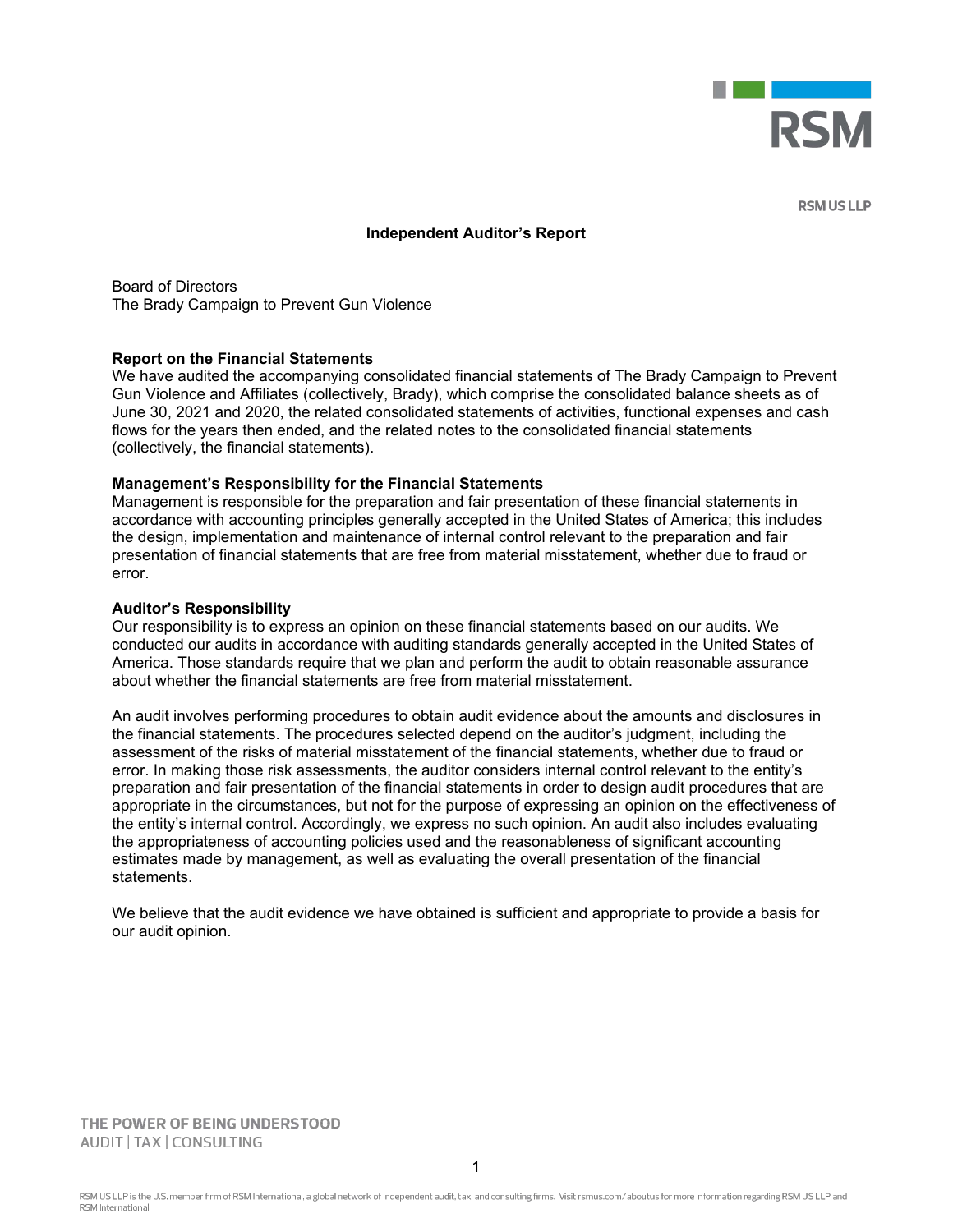## **Opinion**

In our opinion, the financial statements referred to above present fairly, in all material respects, the consolidated financial position of The Brady Campaign to Prevent Gun Violence and Affiliates as of June 30, 2021 and 2020, and the changes in their net assets and their cash flows for the years then ended, in accordance with accounting principles generally accepted in the United States of America.

RSM US LLP

Washington, D.C. May 12, 2022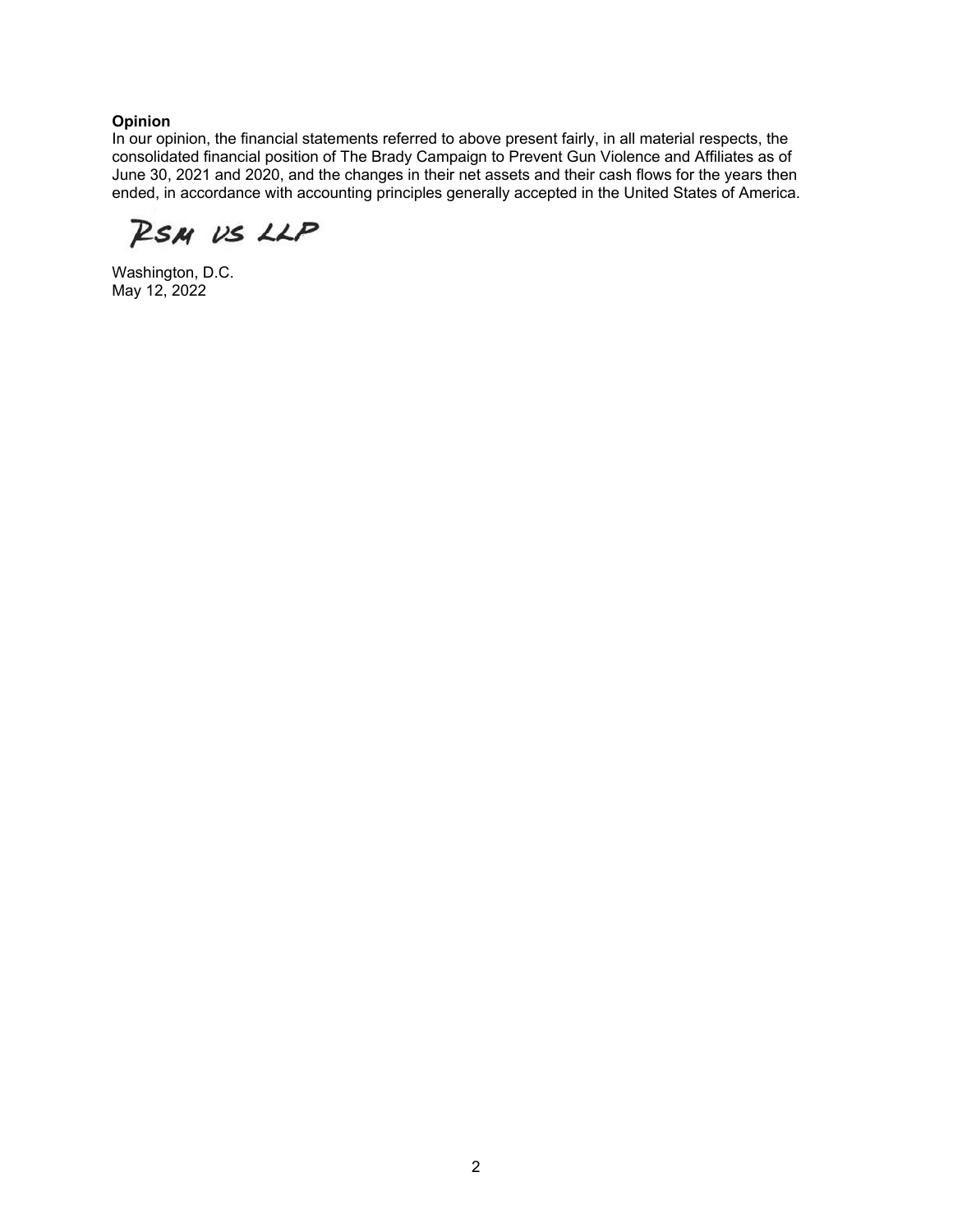## **Consolidated Balance Sheets June 30, 2021 and 2020**

|                                              |    | 2021      | 2020            |
|----------------------------------------------|----|-----------|-----------------|
| <b>Assets</b>                                |    |           |                 |
| Cash and cash equivalents                    | \$ | 2,811,803 | \$<br>2,370,085 |
| Investments                                  |    | 1,923,469 | 2,462,079       |
| Accounts receivable, net                     |    | 79,899    | 334,088         |
| Promises to give, net                        |    | 1,498,092 | 1,408,135       |
| Prepaid expenses                             |    | 54,281    | 204,834         |
| Property and equipment, net                  |    | 1,115,269 | 1,130,703       |
| <b>Total assets</b>                          | -5 | 7,482,813 | \$<br>7,909,924 |
| <b>Liabilities and Net Assets</b>            |    |           |                 |
| Liabilities:                                 |    |           |                 |
| Accounts payable and accrued expenses        | \$ | 1,119,607 | \$<br>940,878   |
| Refundable advances                          |    | 579,530   | 695,000         |
| Deferred revenue                             |    | 50,000    |                 |
| Deferred rent                                |    | 2,049,281 | 2,084,518       |
| <b>Total liabilities</b>                     |    | 3,798,418 | 3,720,396       |
| Commitment and contingency (Notes 10 and 13) |    |           |                 |
| Net assets:                                  |    |           |                 |
| Without donor restrictions:                  |    |           |                 |
| Undesignated                                 |    | 1,480,381 | 2,118,428       |
| Designated by the Board                      |    | 356,000   | 356,000         |
|                                              |    | 1,836,381 | 2,474,428       |
| With donor restrictions:                     |    |           |                 |
| Time and purpose restrictions                |    | 1,717,040 | 1,584,167       |
| Perpetual in nature                          |    | 130,974   | 130,933         |
|                                              |    | 1,848,014 | 1,715,100       |
| <b>Total net assets</b>                      |    | 3,684,395 | 4,189,528       |
| <b>Total liabilities and net assets</b>      |    | 7,482,813 | \$<br>7,909,924 |
|                                              |    |           |                 |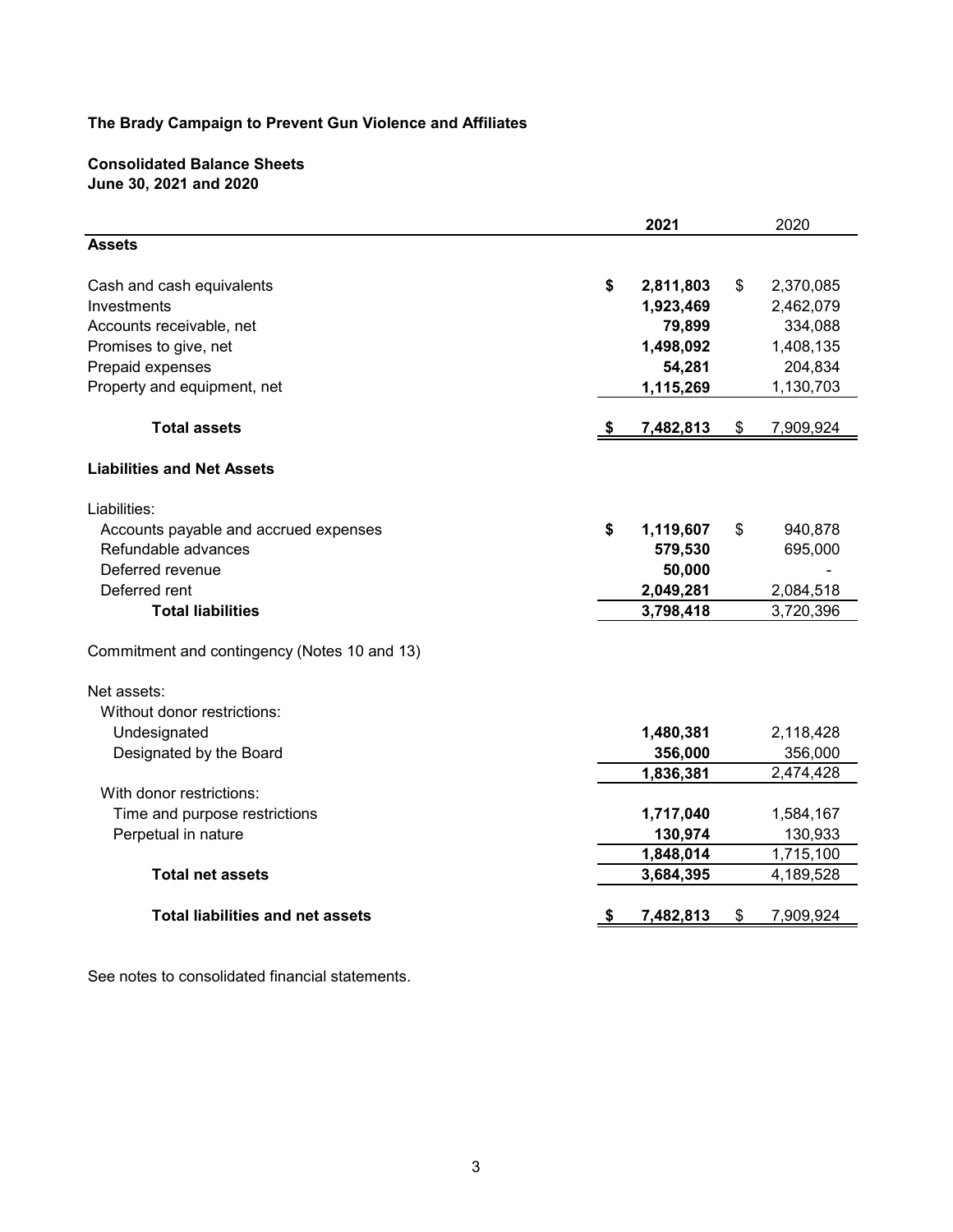## **Consolidated Statements of Activities Years Ended June 30, 2021 and 2020**

|                                      |                      | 2021                |                  | 2020 |                      |    |                              |    |            |  |  |
|--------------------------------------|----------------------|---------------------|------------------|------|----------------------|----|------------------------------|----|------------|--|--|
|                                      | <b>Without Donor</b> | <b>With Donor</b>   |                  |      | <b>Without Donor</b> |    | <b>With Donor</b>            |    |            |  |  |
|                                      | <b>Restrictions</b>  | <b>Restrictions</b> | <b>Total</b>     |      | <b>Restrictions</b>  |    | <b>Restrictions</b>          |    | Total      |  |  |
| Support and revenue:                 |                      |                     |                  |      |                      |    |                              |    |            |  |  |
| Contributions                        | \$<br>9,404,803      | \$<br>1,888,577     | \$<br>11,293,380 | \$   | 9,006,569            | \$ | 2,165,503                    | \$ | 11,172,072 |  |  |
| Donated services                     | 23,387,986           |                     | 23,387,986       |      | 27,619,752           |    |                              |    | 27,619,752 |  |  |
| Events                               | 542,655              |                     | 542,655          |      | 982,644              |    |                              |    | 982,644    |  |  |
| Investment income (loss)             | 3,034                |                     | 3,034            |      | (13,016)             |    | 433                          |    | (12, 583)  |  |  |
| Other                                | 45,341               |                     | 45,341           |      | 78,589               |    |                              |    | 78,589     |  |  |
| Net assets released from restriction | 1,755,663            | (1,755,663)         |                  |      | 1,904,759            |    | (1,904,759)                  |    |            |  |  |
| <b>Total support and revenue</b>     | 35,139,482           | 132,914             | 35,272,396       |      | 39,579,297           |    | 261,177                      |    | 39,840,474 |  |  |
| Expenses:                            |                      |                     |                  |      |                      |    |                              |    |            |  |  |
| Program services:                    |                      |                     |                  |      |                      |    |                              |    |            |  |  |
| Public education                     | 22,819,381           |                     | 22,819,381       |      | 25,731,979           |    |                              |    | 25,731,979 |  |  |
| Legal action                         | 6,592,653            |                     | 6,592,653        |      | 7,509,119            |    |                              |    | 7,509,119  |  |  |
| Policy and grassroots organizing     | 1,748,042            |                     | 1,748,042        |      | 1,659,542            |    |                              |    | 1,659,542  |  |  |
| <b>Total program services</b>        | 31,160,076           |                     | 31,160,076       |      | 34,900,640           |    |                              |    | 34,900,640 |  |  |
| Supporting services:                 |                      |                     |                  |      |                      |    |                              |    |            |  |  |
| Fundraising                          | 3,320,823            |                     | 3,320,823        |      | 3,336,507            |    |                              |    | 3,336,507  |  |  |
| Management and general               | 1,296,630            |                     | 1,296,630        |      | 1,137,122            |    |                              |    | 1,137,122  |  |  |
| <b>Total supporting services</b>     | 4,617,453            | ٠                   | 4,617,453        |      | 4,473,629            |    | $\overline{a}$               |    | 4,473,629  |  |  |
| <b>Total expenses</b>                | 35,777,529           | ٠                   | 35,777,529       |      | 39,374,269           |    | $\qquad \qquad \blacksquare$ |    | 39,374,269 |  |  |
| Change in net assets                 | (638, 047)           | 132,914             | (505, 133)       |      | 205,028              |    | 261,177                      |    | 466,205    |  |  |
| Net assets:                          |                      |                     |                  |      |                      |    |                              |    |            |  |  |
| Beginning                            | 2,474,428            | 1,715,100           | 4,189,528        |      | 2,269,400            |    | 1,453,923                    |    | 3,723,323  |  |  |
| Ending                               | 1,836,381            | 1,848,014           | 3,684,395        | \$   | 2,474,428            |    | 1,715,100                    | S  | 4,189,528  |  |  |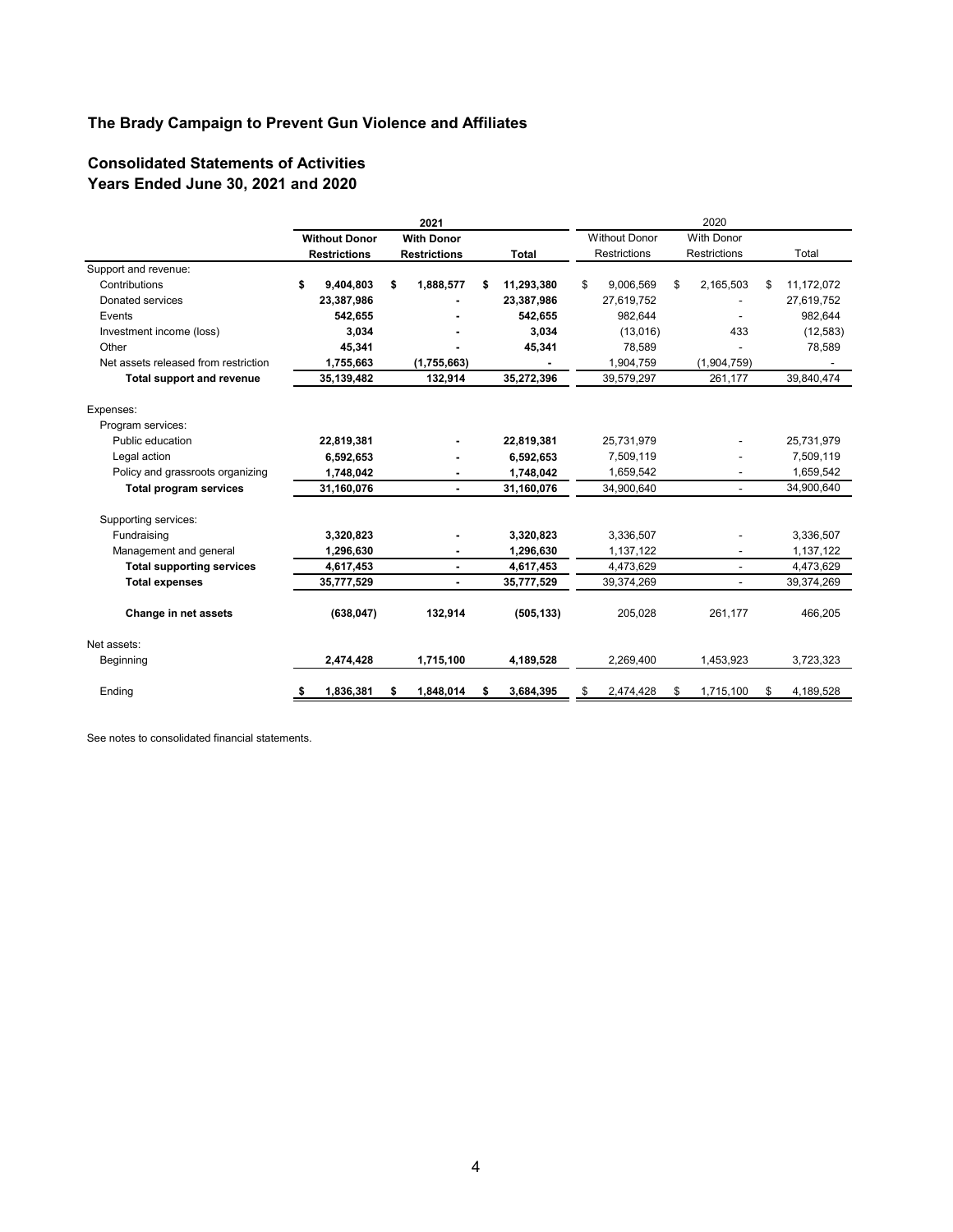**Consolidated Statement of Functional Expenses Year Ended June 30, 2021 (With Comparative Totals for 2020)**

|                               | <b>Program Services</b> |                  |    |               |     |                   |    | <b>Supporting Services</b> |    |                    |    |             |                  |                  |
|-------------------------------|-------------------------|------------------|----|---------------|-----|-------------------|----|----------------------------|----|--------------------|----|-------------|------------------|------------------|
|                               |                         |                  |    |               |     | Policy and        |    |                            |    |                    |    |             |                  |                  |
|                               |                         | <b>Public</b>    |    | Legal         |     | <b>Grassroots</b> |    | <b>Total</b>               |    |                    |    | Management  | 2021             | 2020             |
|                               |                         | <b>Education</b> |    | <b>Action</b> |     | Organizing        |    | Program                    |    | <b>Fundraising</b> |    | and General | <b>Total</b>     | Total            |
| Donated services              | \$                      | 18.155.385       | \$ | 5,232,601     | -\$ |                   | \$ | 23,387,986                 | \$ |                    | \$ |             | \$<br>23,387,986 | \$<br>27,619,952 |
| Salaries and benefits         |                         | 2,051,184        |    | 1,072,918     |     | 1,203,598         |    | 4,327,700                  |    | 892,323            |    | 115,549     | 5,335,572        | 5,155,460        |
| Professional fees             |                         | 434,736          |    | 22,202        |     | 165,898           |    | 622,836                    |    | 705,454            |    | 515,793     | 1,844,083        | 1,398,561        |
| Advertising                   |                         | 1,104,072        |    |               |     | 19,674            |    | 1,123,746                  |    | 638,014            |    |             | 1,761,760        | 1,454,640        |
| Printing and publications     |                         | 337,358          |    | 5,076         |     | 4,706             |    | 347,140                    |    | 366,026            |    | 1,759       | 714,925          | 613,070          |
| Occupancy                     |                         | 185,087          |    | 181,837       |     | 181,837           |    | 548,761                    |    | 63,980             |    | 169,966     | 782,707          | 681,988          |
| Technology                    |                         | 88,201           |    | 4,535         |     | 13,566            |    | 106,302                    |    | 342,209            |    | 186,488     | 634,999          | 617,838          |
| Postage and shipping          |                         | 331,241          |    |               |     | 3,073             |    | 334,314                    |    | 141,715            |    | 7,188       | 483,217          | 565,055          |
| Travel                        |                         | 6,287            |    | (8, 807)      |     | 7,916             |    | 5,396                      |    | 4,135              |    | 11,392      | 20,923           | 260,001          |
| Meetings and conferences      |                         | 517              |    |               |     | 25,000            |    | 25,517                     |    | 520                |    | 18,774      | 44,811           | 228,165          |
| Depreciation and amortization |                         | 77,256           |    | 32,358        |     | 32,358            |    | 141,972                    |    | 11,385             |    | 22,547      | 175,904          | 167,494          |
| Licenses and fees             |                         | 555              |    | 2,145         |     | 1,152             |    | 3,852                      |    | 36,058             |    | 185,061     | 224,971          | 224,308          |
| Insurance                     |                         | 27,805           |    | 32,256        |     | 27,805            |    | 87,866                     |    | 9,784              |    | 15,323      | 112,973          | 102,116          |
| Contributions                 |                         | 2,755            |    |               |     | 21,500            |    | 24,255                     |    |                    |    |             | 24,255           | 6,725            |
| Subscriptions and dues        |                         | 3,503            |    | 15,408        |     | 36,558            |    | 55,469                     |    | 672                |    | 14,286      | 70,427           | 79,741           |
| List rental                   |                         |                  |    |               |     |                   |    |                            |    | 72,389             |    |             | 72,389           | 69,923           |
| <b>Equipment repairs</b>      |                         | 947              |    |               |     | 977               |    | 1,924                      |    | 520                |    | 19,875      | 22,319           | 68,121           |
| Supplies                      |                         | 992              |    | 124           |     | 2,424             |    | 3,540                      |    | 6,433              |    | 10,613      | 20,586           | 50,641           |
| <b>Taxes</b>                  |                         |                  |    |               |     |                   |    |                            |    |                    |    | 1,431       | 1,431            | 9,497            |
| Other                         |                         | 11,500           |    |               |     |                   |    | 11,500                     |    | 29,206             |    | 585         | 41,291           | 973              |
|                               |                         | 22,819,381       | \$ | 6,592,653     |     | 1,748,042         | \$ | 31,160,076                 | S  | 3,320,823          | Ŝ. | 1,296,630   | \$<br>35,777,529 | \$<br>39,374,269 |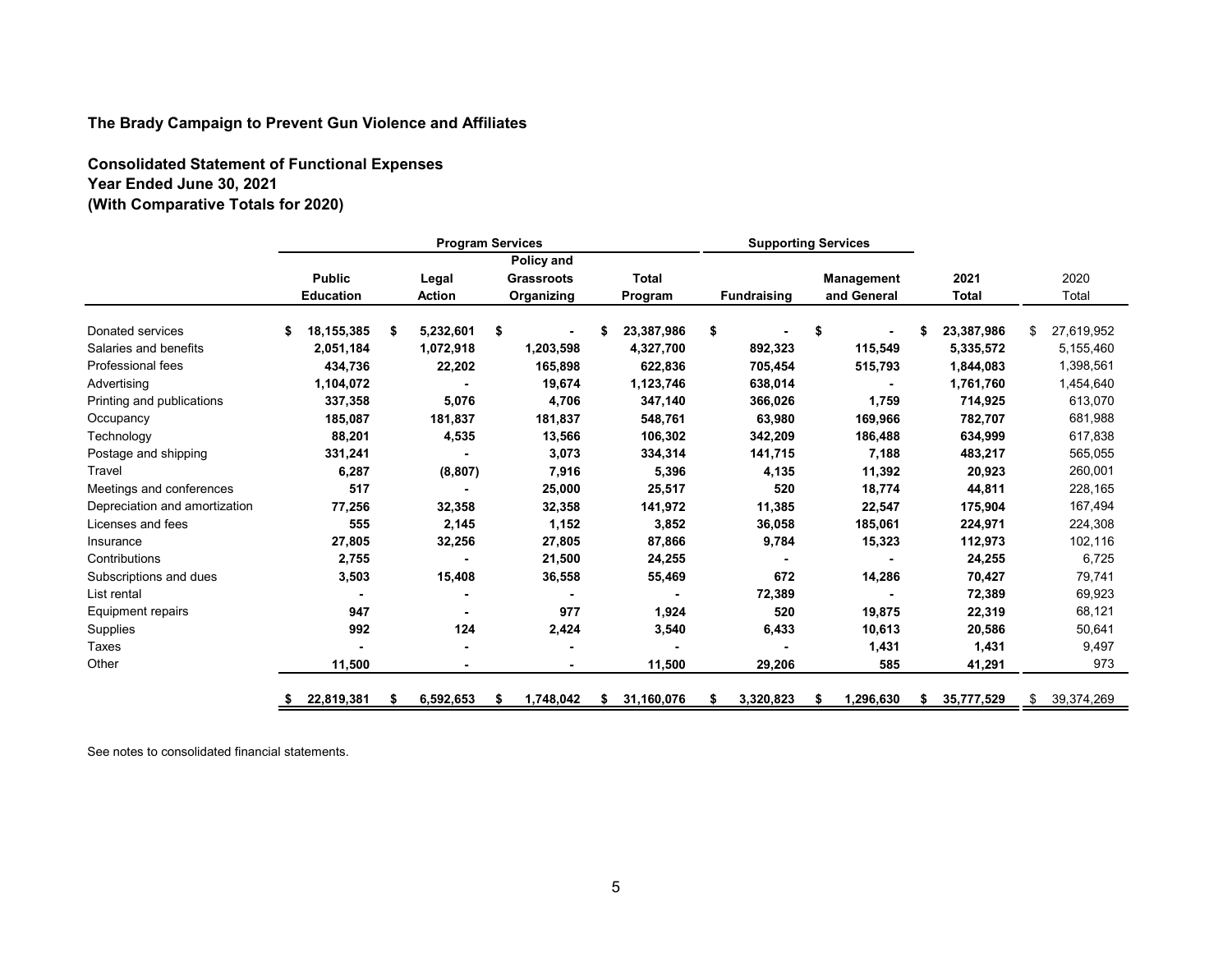**Consolidated Statement of Functional Expenses Year Ended June 30, 2020**

|                               |    | Program Services |    |           |    |                          |    |            |    |             |    | <b>Supporting Services</b> |    |            |  |  |
|-------------------------------|----|------------------|----|-----------|----|--------------------------|----|------------|----|-------------|----|----------------------------|----|------------|--|--|
|                               |    | Public           |    | Legal     |    | Policy and<br>Grassroots |    | Total      |    |             |    | Management                 |    |            |  |  |
|                               |    | Education        |    | Action    |    | Organizing               |    | Program    |    | Fundraising |    | and General                |    | Total      |  |  |
| Donated services              | \$ | 21,528,999       | \$ | 6,081,078 | \$ |                          | \$ | 27,610,077 | \$ | 9,675       | \$ | 200                        | \$ | 27,619,952 |  |  |
| Salaries and benefits         |    | 2,027,221        |    | 1,048,531 |    | 977,801                  |    | 4,053,553  |    | 990,916     |    | 110,991                    |    | 5,155,460  |  |  |
| Professional fees             |    | 317,478          |    | 80,676    |    | 141,814                  |    | 539,968    |    | 470,568     |    | 388,025                    |    | 1,398,561  |  |  |
| Advertising                   |    | 774,636          |    | 365       |    | 20,340                   |    | 795,341    |    | 649,573     |    | 9,726                      |    | 1,454,640  |  |  |
| Printing and publications     |    | 331,918          |    | 174       |    | 33,503                   |    | 365,595    |    | 235,160     |    | 12,315                     |    | 613,070    |  |  |
| Occupancy                     |    | 182,337          |    | 189,857   |    | 181,837                  |    | 554,031    |    | 63,980      |    | 63,977                     |    | 681,988    |  |  |
| Technology                    |    | 56,755           |    | 4,744     |    | 24,130                   |    | 85,629     |    | 342,831     |    | 189,378                    |    | 617,838    |  |  |
| Postage and shipping          |    | 331,600          |    | 14        |    | 3,962                    |    | 335,576    |    | 223,376     |    | 6,103                      |    | 565,055    |  |  |
| Travel                        |    | 37,831           |    | 14,106    |    | 105,115                  |    | 157,052    |    | 72,942      |    | 30,007                     |    | 260,001    |  |  |
| Meetings and conferences      |    | 13,800           |    | 7,524     |    | 46,706                   |    | 68,030     |    | 125,635     |    | 34,500                     |    | 228,165    |  |  |
| Depreciation and amortization |    | 80,006           |    | 32,358    |    | 32,358                   |    | 144,722    |    | 11,385      |    | 11,387                     |    | 167,494    |  |  |
| Licenses and fees             |    | 564              |    | 2,195     |    | 1,727                    |    | 4,486      |    | 48,512      |    | 171,310                    |    | 224,308    |  |  |
| Insurance                     |    | 27,805           |    | 32,111    |    | 27,805                   |    | 87,721     |    | 9,784       |    | 4,611                      |    | 102,116    |  |  |
| Contributions                 |    |                  |    |           |    | 6,725                    |    | 6,725      |    |             |    |                            |    | 6,725      |  |  |
| Subscriptions and dues        |    | 15,212           |    | 11,349    |    | 46,720                   |    | 73,281     |    | 853         |    | 5,607                      |    | 79,741     |  |  |
| List rental                   |    |                  |    |           |    |                          |    |            |    | 69,923      |    |                            |    | 69,923     |  |  |
| Equipment repairs             |    | 5,447            |    | 2,627     |    | 1,978                    |    | 10,052     |    | 2,542       |    | 55,527                     |    | 68,121     |  |  |
| Supplies                      |    | 370              |    | 437       |    | 7,021                    |    | 7,828      |    | 8,852       |    | 33,961                     |    | 50,641     |  |  |
| <b>Taxes</b>                  |    |                  |    |           |    |                          |    |            |    |             |    | 9,497                      |    | 9,497      |  |  |
| Other                         |    |                  |    | 973       |    |                          |    | 973        |    |             |    |                            |    | 973        |  |  |
|                               | S  | 25,731,979       | \$ | 7,509,119 | \$ | 1,659,542                | \$ | 34,900,640 | \$ | 3,336,507   | \$ | 1,137,122                  | \$ | 39,374,269 |  |  |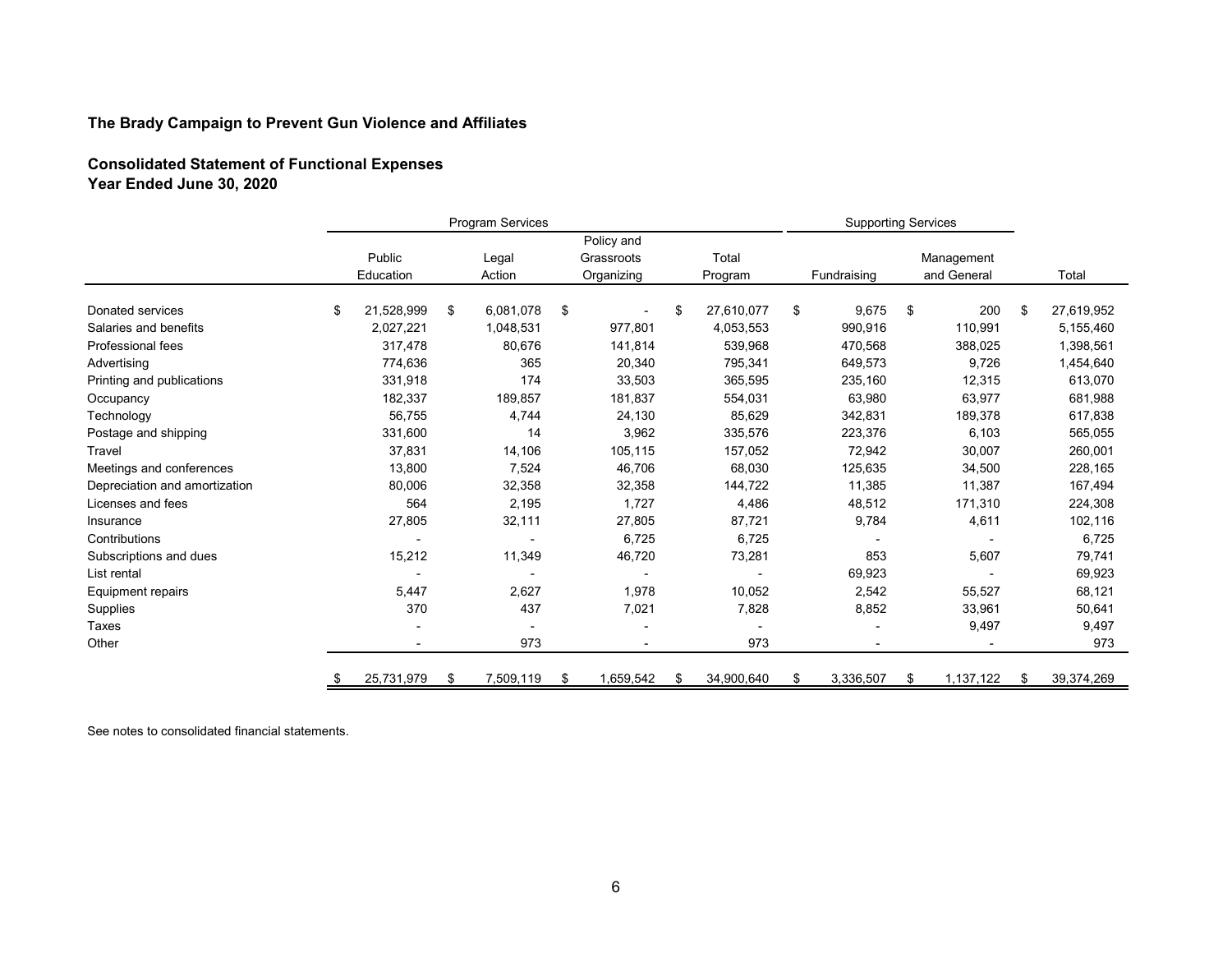# **Consolidated Statements of Cash Flows Years Ended June 30, 2021 and 2020**

|                                                           |           | 2021       | 2020            |
|-----------------------------------------------------------|-----------|------------|-----------------|
| Cash flows from operating activities:                     |           |            |                 |
| Change in net assets                                      | \$        | (505, 133) | \$<br>466,205   |
| Adjustments to reconcile change in net assets to net cash |           |            |                 |
| provided by operating activities:                         |           |            |                 |
| Depreciation and amortization                             |           | 175,904    | 167,494         |
| Unrealized and realized (gain) loss on investments        |           | (1,861)    | 16,840          |
| Increase in allowance for doubtful accounts               |           | 15,206     |                 |
| Increase (decrease) in discount on promises to give       |           | 7,752      | (21, 901)       |
| Deferred rent                                             |           | (35, 237)  | 570,714         |
| Changes in assets and liabilities:                        |           |            |                 |
| (Increase) decrease in:                                   |           |            |                 |
| Accounts receivable                                       |           | 254,189    | (123, 714)      |
| Promises to give                                          |           | (112, 915) | (238, 368)      |
| Prepaid expenses                                          |           | 150,553    | 4,039           |
| Increase (decrease) in:                                   |           |            |                 |
| Accounts payable and accrued expenses                     |           | 178,729    | 239,641         |
| Deferred revenue                                          |           | 50,000     | (164, 508)      |
| Refundable advance                                        |           | (115, 470) | 695,000         |
| Net cash provided by operating activities                 |           | 61,717     | 1,611,442       |
|                                                           |           |            |                 |
| Cash flows from investing activities:                     |           |            |                 |
| Purchase of investments                                   |           | (288, 529) | (547,007)       |
| Proceeds from sales of investments                        |           | 829,000    | 240,124         |
| Purchase of property and equipment                        |           | (160, 470) | (257, 595)      |
| Net cash provided by (used in) investing activities       |           | 380,001    | (564, 478)      |
|                                                           |           |            |                 |
| Net increase in cash and cash equivalents                 |           | 441,718    | 1,046,964       |
|                                                           |           |            |                 |
| Cash and cash equivalents:                                |           |            |                 |
| <b>Beginning</b>                                          |           | 2,370,085  | 1,323,121       |
|                                                           |           |            |                 |
| Ending                                                    | \$        | 2,811,803  | \$<br>2,370,085 |
|                                                           |           |            |                 |
| Supplemental schedule of non-cash investing activities:   |           |            |                 |
| Leasehold improvements included in accounts receivable    | <u>\$</u> |            | \$<br>203,027   |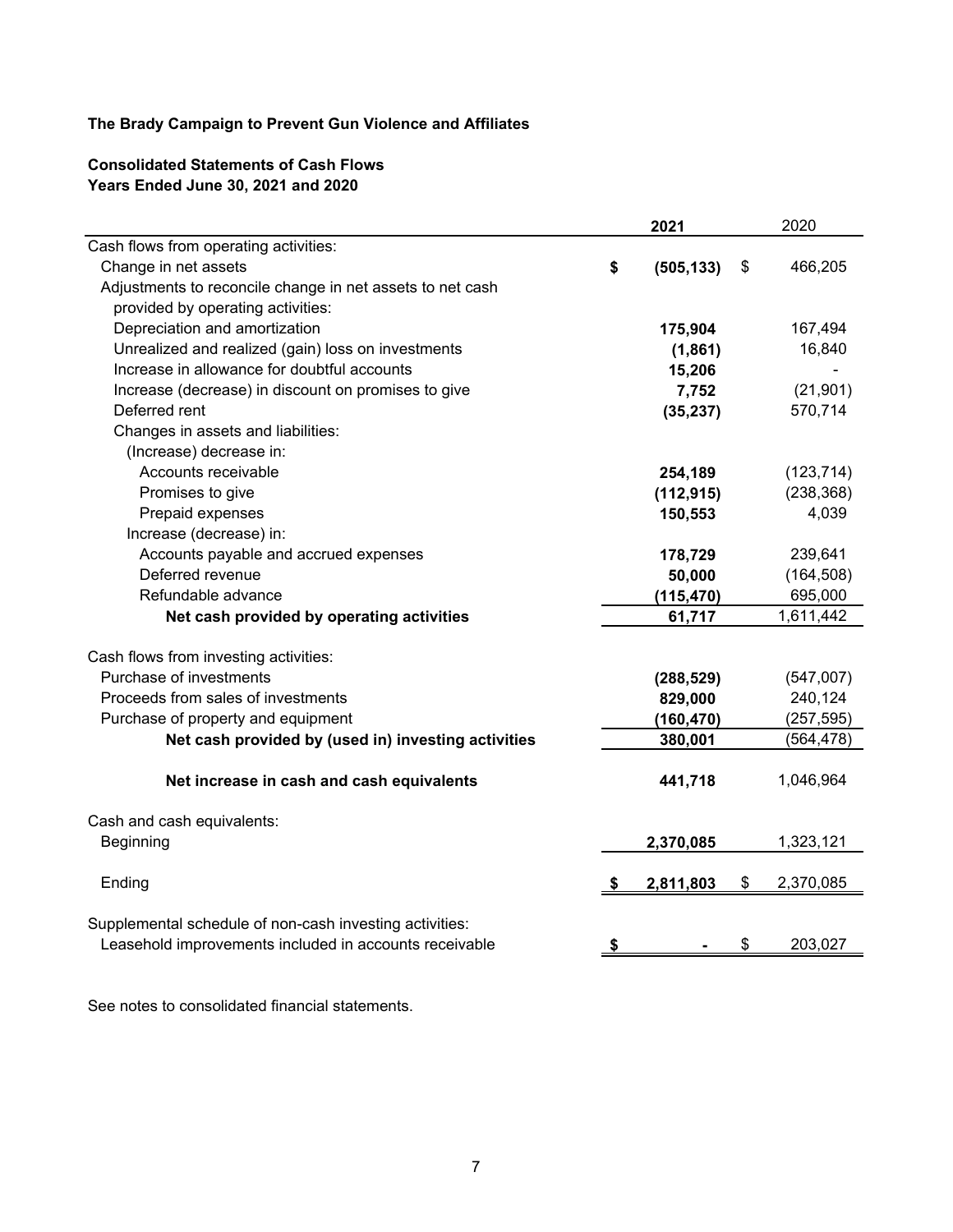#### **Notes to Consolidated Financial Statements**

#### **Note 1. Nature of Activities and Significant Accounting Policies**

**Nature of activities:** The Brady Campaign to Prevent Gun Violence and Affiliates is comprised of three entities: The Brady Campaign to Prevent Gun Violence (the Campaign), the Brady Center to Prevent Gun Violence (the Center) and the Brady Voter Education Fund (the Voter Education Fund) (collectively, Brady). Brady is a nonprofit organization incorporated on January 9, 1974, in Washington, D.C. The general purpose of Brady is to work for a reduction of gun violence in our society.

The general purpose of The Brady Campaign and Center to Prevent Gun Violence is to work on campaigns that are changing gun laws, changing the gun industry and changing culture across America to help save lives and end gun violence. The Brady Campaign to Prevent Gun Violence is a tax exempt organization as defined in Sec. 501(c)(4) of the Internal Revenue Code (IRC). The Brady Center to Prevent Gun Violence is a tax exempt organization as defined in Sec. 501(c)(3) of the IRC.

The Brady Voter Education Fund is a separate segregated fund as defined by the IRC in Sec. 527(f)(3) and is exempt from federal income except on its earnings from investments. There were no tax expenses incurred for the years ended June 30, 2021 and 2020.

Brady is affiliated with chapters located across the continental United States, which are formed when a group of local advocates desire to raise funds and conduct its mission in accordance with gun violence prevention programming. During the years ended June 30, 2021 and 2020, Brady has entered into formal affiliation agreements with 42 of the chapters. The financial activities of those chapters are consolidated with Brady. Assets of those chapters totaled approximately \$81,000 and \$96,000 for the years ended June 30, 2021 and 2020, respectively.

A summary of Brady's significant accounting policies follows:

**Principles of consolidation:** The accompanying consolidated financial statements include the accounts of the Campaign, the Center and the Voter Education. All material intercompany accounts and transactions have been eliminated.

**Basis of presentation:** Brady follows the accounting and reporting practices set forth in the Not-For-Profit Topic of the Accounting Standards Codification (ASC) which includes Accounting Standards Update (ASU) 2016-14, *Not-for-Profit Entities (Topic 958): Presentation of Financial Statements of Not-for-Profit Entities*. As such, Brady is required to report information regarding its financial position and activities within two classes of net assets, as follows:

*Net assets without donor restrictions:* Undesignated net assets represent funds that are available for the support of Brady's operations and not subject to donor restrictions. The Board may designate net assets without donor restrictions at its discretion. At June 30, 2021 and 2020, the Board has designated net assets of \$ \$356,000, for management pre-approved projects and expenses.

*Net assets with donor restrictions:* Net assets subject to donor imposed restrictions. Some donor-imposed restrictions are temporary in nature, such as those that will be met by the passage of time or other events specified by the donor. Other donor-imposed restrictions are perpetual in nature, where the donor stipulates that resources be maintained in perpetuity. Donor-imposed restrictions are released when a restriction expires, that is, when the stipulated time has elapsed, when the stipulated purpose for which the resource was restricted has been fulfilled, or both.

**Cash and cash equivalents:** Brady considers all highly liquid investments with maturities of three months or less to be cash and cash equivalents. Brady considers all cash and cash equivalents held in investment accounts to be investments.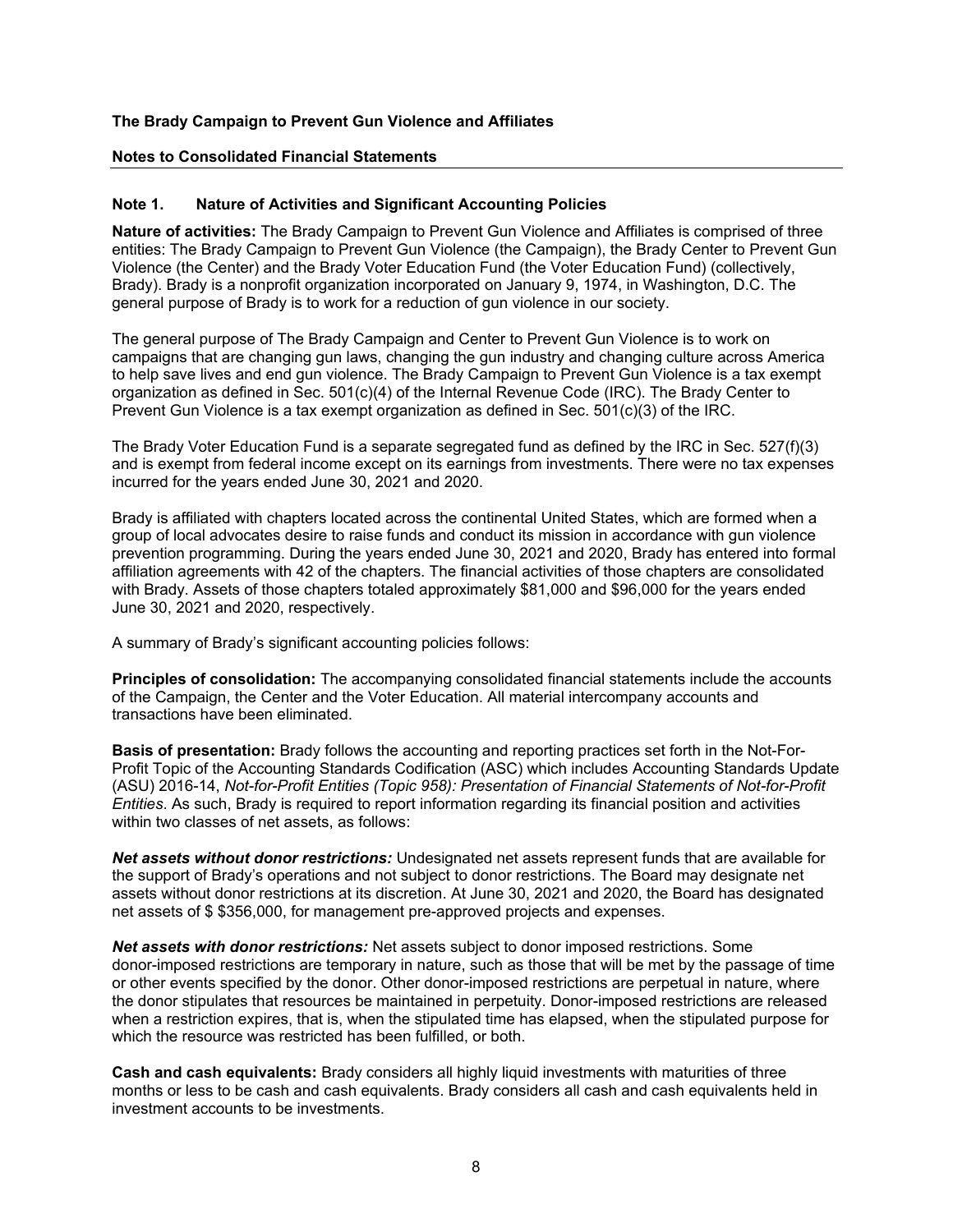#### **Notes to Consolidated Financial Statements**

#### **Note 1. Nature of Activities and Significant Accounting Policies (Continued)**

**Investments:** Investments are reflected at fair value, which is based on quoted market rates. Unrealized and realized gains and losses are reported in the consolidated statements of activities as a component of investment income (loss).

**Financial risk:** Brady maintains its cash in bank deposits which, at times, may exceed federally insured limits. Brady has not experienced any losses in such accounts. Brady believes it is not exposed to any significant financial risk on cash.

Brady's investments contains various securities that are exposed to various risks, such as market, interest and credit. Due to the level of risk associated with such investments and the level of uncertainly related to changes in the value of such investments, it is at least reasonably possible that changes in risks in the near term could materially affect investment balances and the amounts reported in the consolidated financial statements.

**Receivables:** Receivables are carried at original invoice amounts less an estimate made for doubtful receivables based on a review of all outstanding amounts on a monthly basis. Management determines the allowance for doubtful accounts by identifying troubled accounts and by using historical experience applied to an aging of accounts. Receivables are written off when deemed uncollectible. Recoveries of receivables previously written off are recorded when received. At June 30, 2021 and 2020, management recorded an allowance for doubtful accounts of \$16,231 and \$1,025, respectively.

**Promises to give:** Unconditional promises to give are recognized as support in the period received. Conditional promises to give are recognized when the conditions on which they depend are substantially met. Management determines the allowance for doubtful promises to give by regularly evaluating individual promises to give and considering prior history of donors and proven collectability of past donations. Promises to give are written off when deemed uncollectible. Recoveries of promises to give previously written off are recorded when received.

**Property and equipment:** Brady capitalizes all property and equipment purchased with a cost of \$1,000 or more. Property and equipment are stated at cost less accumulated depreciation. Depreciation is provided on the straight-line basis over the estimated useful lives of the assets. Leasehold improvements are amortized on the straight-line basis over the term of the related lease, as it is shorter than the useful lives of the improvements.

**Valuation of long-lived assets:** Brady requires that long-lived assets and certain identifiable intangible assets be reviewed for impairment whenever events or changes in circumstances indicate that the carrying amount of an asset may not be recoverable. Recoverability of the long-lived asset is measured by a comparison of the carrying amount of the asset to future undiscounted net cash flows expected to be generated by the asset. If such assets are considered to be impaired, the impairment to be recognized is measured by the amount by which the carrying amount of the assets exceeds the estimated fair value of the assets. Assets to be disposed of are reportable at the lower of the carrying amount or fair value, less costs to sell. Brady had no impairments of long-lived assets during the years ended June 30, 2021 and 2020.

**Refundable advances:** Represents cash received from contributors or grantors for which some or all of the agreement conditions were not yet met. Conditions primarily include completion of project tasks and related expenditures, as well as the right of return of funds transferred if all terms are not met. The Paycheck Protection Program (PPP) loan is also included as a conditional contribution.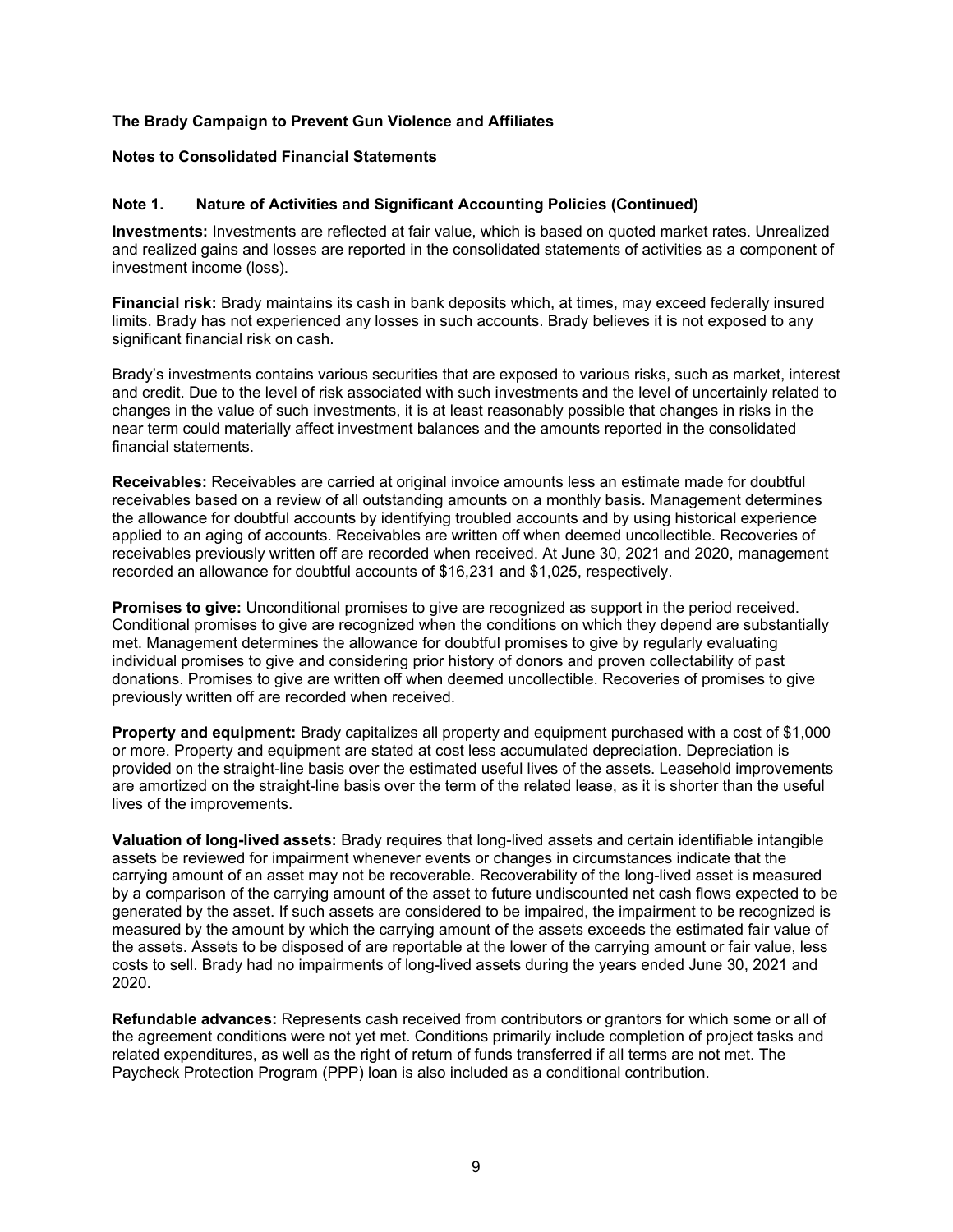#### **Notes to Consolidated Financial Statements**

#### **Note 1. Nature of Activities and Significant Accounting Policies (Continued)**

**Deferred rent:** Brady has a lease agreement for rental space in Washington, D.C. Rent expense is recognized on a straight-line basis over the life of the lease. The difference between rent expense recognized and rental payments, as stipulated in the lease, is reflected as deferred rent in the consolidated balance sheets. In addition, rent abatement was provided, as well as a landlord improvements allowance for leasehold improvements. These benefits are being recognized on a straight-line basis over the life of the lease agreement.

**Support and revenue:** All unconditional donor contributions are reported as an increase in net assets with or without donor restrictions, depending on the existence and/or nature of the donor restriction. When a restriction expires (that is, when a stipulated time restriction ends or purpose restriction is accomplished), net assets with donor time and/or purpose restrictions are reclassified to net assets without donor restrictions and reported in the consolidated statements of activities as net assets released from restriction. Donor-restricted contributions whose restrictions are met in the same year are shown as without donor restrictions.

Conditional contributions and grants are recognized as qualified costs are incurred or when scheduled deliverables are met. Amounts received in excess of costs incurred are recorded as deferred revenue until earned. Reimbursable grant costs incurred in excess of funds received are recorded as receivables. There was one grant with conditional amounts totaling \$100,000 for the year ended June 30, 2021, of which \$50,000 was included in deferred revenue at June 30, 2021. There were no conditional contributions for the year ended June 30, 2020.

Brady receives contributions of services from businesses and other organizations toward the fulfillment of program objectives and general operations. Those services, which are objectively measurable, have been included in both revenue and the related functional expense categories, and are recorded as contributions at the fair value at the date of donation.

Brady's revenue streams from contracts with customers are comprised of event revenue. All of Brady's revenue under contracts with customers is earned in the United States, and the customers consist of parties interested and active in Brady's mission. Brady's revenue is recognized when a given performance obligation is satisfied at a point in time when the event occurs.

Brady's revenue from contracts with customers are generally for one year or less. The contracts do not include significant financing components and do not have variable considerations. Payments are due based on agreed upon payment terms, and refunds are not provided. Brady did not have any impairment or credit losses on any receivables or contract fees receivables arising from contracts with customers. The primary factor affecting future revenue and cash flows is periods of economic downturn resulting from consumer confidence, employment, inflation and other world events. Management does not believe there is a material risk of loss for future revenue and cash flows.

**Functional allocation of expenses:** The costs of providing the various programs and other activities of Brady have been summarized in the accompanying consolidated statements of functional expenses. Direct expenses are coded to the function to which they relate. Certain costs have been allocated among the programs and supporting services benefited. Salary and benefit expenses are allocated based on level of efforts. Occupancy, depreciation and insurance expenses are allocated based on salary. Printing, postage and other mailing expenses are allocated based on a joint cost analysis.

**Advertising:** Costs are expensed as incurred. Total advertising expenses for the years ended June 30, 2021 and 2020, were \$1,761,760 and \$1,454,640, respectively.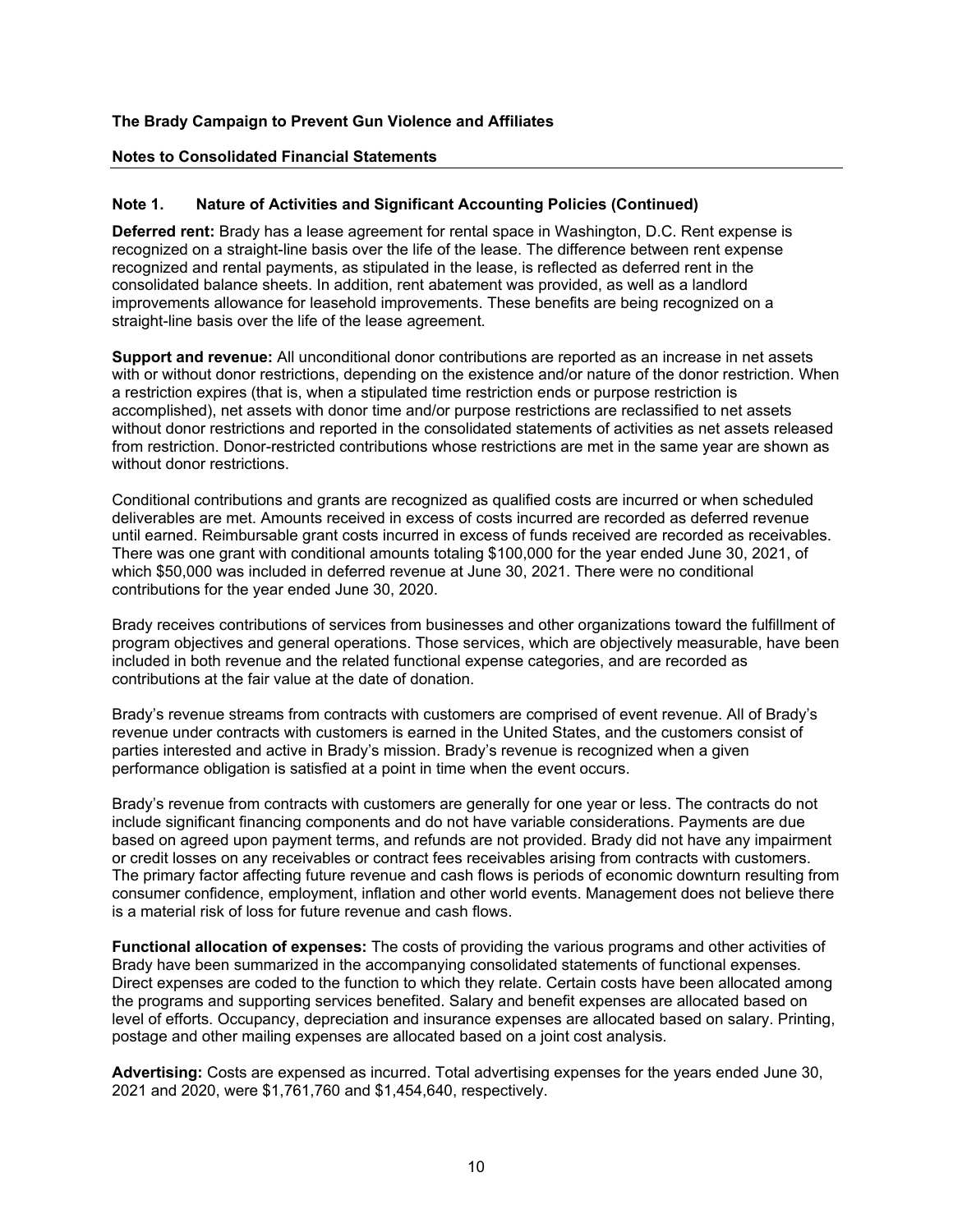#### **Notes to Consolidated Financial Statements**

#### **Note 1. Nature of Activities and Significant Accounting Policies (Continued)**

**Use of estimates:** The preparation of consolidated financial statements in conformity with generally accepted accounting principles in the United States of America (U.S. GAAP) requires management to make estimates and assumptions that affect the reported amounts of assets and liabilities and disclosures of contingent assets and liabilities at the date of the consolidated financial statements, and the reported amounts of revenue and expenses during the reporting period. Actual results could differ from those estimates.

**Income taxes:** Brady is organized as District of Columbia nonprofit corporations and has been recognized by the Internal Revenue Service (IRS) as exempt from federal income taxes under IRS Section 501(a) as organizations described in IRS Sections 501(c)(4), 501(c)(3) and 527(f)(3), and have been determined not to be private foundations under IRS Sections 509(a)(1) and (3). 501(c)(3) organizations qualify for the charitable contribution deduction under IRC Sections 170(b)(1)(A)(vi) and (viii). Brady is annually required to file a Return of Organization Exempt from Income Tax (Form 990) with the IRS. In addition, Brady is subject to income tax on net income that is derived from business activities that are unrelated to their exempt purpose. Brady is not subject to unrelated business income tax and has not filed an Exempt Organization Business Income Tax Return (Form 990-T) with the IRS.

**Adopted accounting pronouncements:** In May 2014, the Financial Accounting Standards Board (FASB) issued ASU 2014-09, *Revenue from Contracts with Customers (Topic 606),* requiring an entity to recognize the amount of revenue to which it expects to be entitled for the transfer of promised goods or services to customers. The updated standard will replace most existing revenue recognition in U.S. GAAP when it becomes effective and permits the use of either a full retrospective or retrospective with cumulative effect transition method, and is effective for annual reporting periods beginning after December 15, 2019. The ASU was adopted during the year ended June 30, 2021, and there was minimal impact to revenue recognition as a result of adoption.

In August 2018, the FASB issued ASU 2018-13, *Fair Value Measurement (Topic 820): Disclosure Framework*—*Changes to the Disclosure Requirements for Fair Value Measurement*. The ASU results in the removal, modification and addition of certain disclosure requirements related to transfers between levels within the fair value hierarchy, valuation processes and unrealized gains/losses presentation for Level 3 measurements, and liquidation timing for investments held at net asset value. The changes in this ASU should generally be applied on a retrospective basis in the year that the ASU is first applied, except for the changes related to Level 3, which should be applied prospectively. ASU 2018-13 is effective for all entities for fiscal years, and interim periods within those fiscal years, beginning after December 15, 2019. The ASU was adopted during the year ended June 30, 2021, with no impact as a result of adoption.

**Recent accounting pronouncements:** In February 2016, the FASB issued ASU 2016-02, *Leases (Topic 842)*. The guidance in this ASU supersedes the leasing guidance in Topic 840, Leases. Under the new guidance, lessees are required to recognize lease assets and lease liabilities on the balance sheet for all leases with terms longer than 12 months. Leases will be classified as either finance or operating, with classification affecting the pattern of expense recognition in the statement of activities. The new standard is effective for fiscal years beginning after December 15, 2021, including interim periods within those fiscal years. A modified retrospective transition approach is required for lessees for capital and operating leases existing at, or entered into after, the beginning of the earliest comparative period presented in the financial statements, with certain practical expedients available. Brady is currently evaluating the impact of the pending adoption of the new standard on the consolidated financial statements.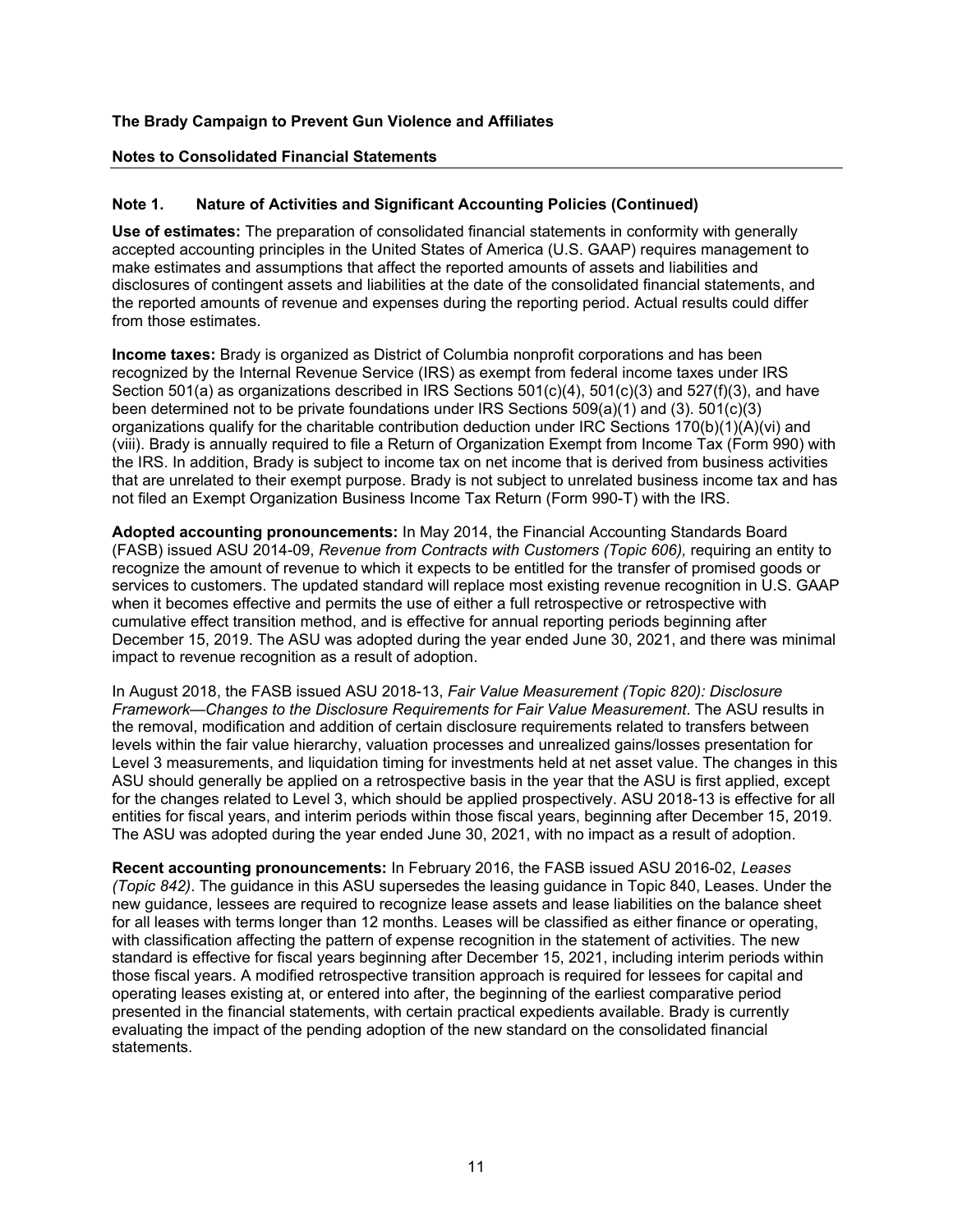#### **Notes to Consolidated Financial Statements**

## **Note 1. Nature of Activities and Significant Accounting Policies (Continued)**

In July 2020, the FASB issued ASU 2020-07, *Not-for-Profit Entities (Topic 958), Presentation and Disclosures by Not-for-Profit Entities for Contributed Nonfinancial Assets*. The ASU will improve transparency of contributed nonfinancial assets for not-for-profit (NFP) entities through enhancements to presentation and disclosure. The amendments in this update address certain stakeholder' concerns about the lack of transparency about the measurement of contributed nonfinancial assets recognized by NFPs, as well as the amount of those contributions used in an NFP's programs and other activities. This ASU should be applied on a retrospective basis and are effective for annual periods beginning after June 15, 2021, and interim periods within annual period beginning after June 15, 2022. Early adoption is permitted. Brady is currently evaluating the impact of the pending adoption of the new standard on the consolidated financial statements.

**Subsequent events:** Brady has evaluated subsequent events through May 12, 2022, the date on which the consolidated financial statements were available to be issued.

## **Note 2. Liquidity and Availability of Financial Assets**

Financial assets available for general expenditure, that is, without donor or other restrictions limiting their use, within one year of the consolidated balance sheets date at June 30, 2021 and 2020, comprise the following:

|                                                                  | 2021            |   | 2020       |
|------------------------------------------------------------------|-----------------|---|------------|
|                                                                  |                 |   |            |
| Cash and cash equivalents                                        | \$<br>2,811,803 | S | 2,370,085  |
| Investments                                                      | 1,923,469       |   | 2,462,079  |
| Accounts receivable, net                                         | 79,899          |   | 334,088    |
| Promises to give, net                                            | 1,498,092       |   | 1,408,135  |
| Total financial assets available                                 | 6,313,263       |   | 6,574,387  |
| Promises to give scheduled to be collected in more than one year | (427,676)       |   | (287, 967) |
| Amounts designated by the Board                                  | (356,000)       |   | (356,000)  |
| Donor-imposed restrictions for specific purposes                 | (349,922)       |   | (306,965)  |
| Financial assets available to meet cash needs for                |                 |   |            |
| general expenditures within one year                             | 5,179,665       |   | 5,623,455  |
|                                                                  |                 |   |            |

The board-designated reserve is not subject to an annual spending rate. Although Brady does not intend to spend from this board-designated reserve (other than amounts appropriated for general expenditure as part of the Board's annual budget approval and appropriation), these amounts could be made available through board approval if necessary. As part of liquidity management, Brady invests cash in excess of daily requirements in short-term investments. Brady receives the majority of its cash contributions and event revenue during November and December, which results in additional liquidity management challenges for the remainder of the fiscal year. Brady assesses its operating budget and cash flow projections monthly to monitor the availability of resources to support operations.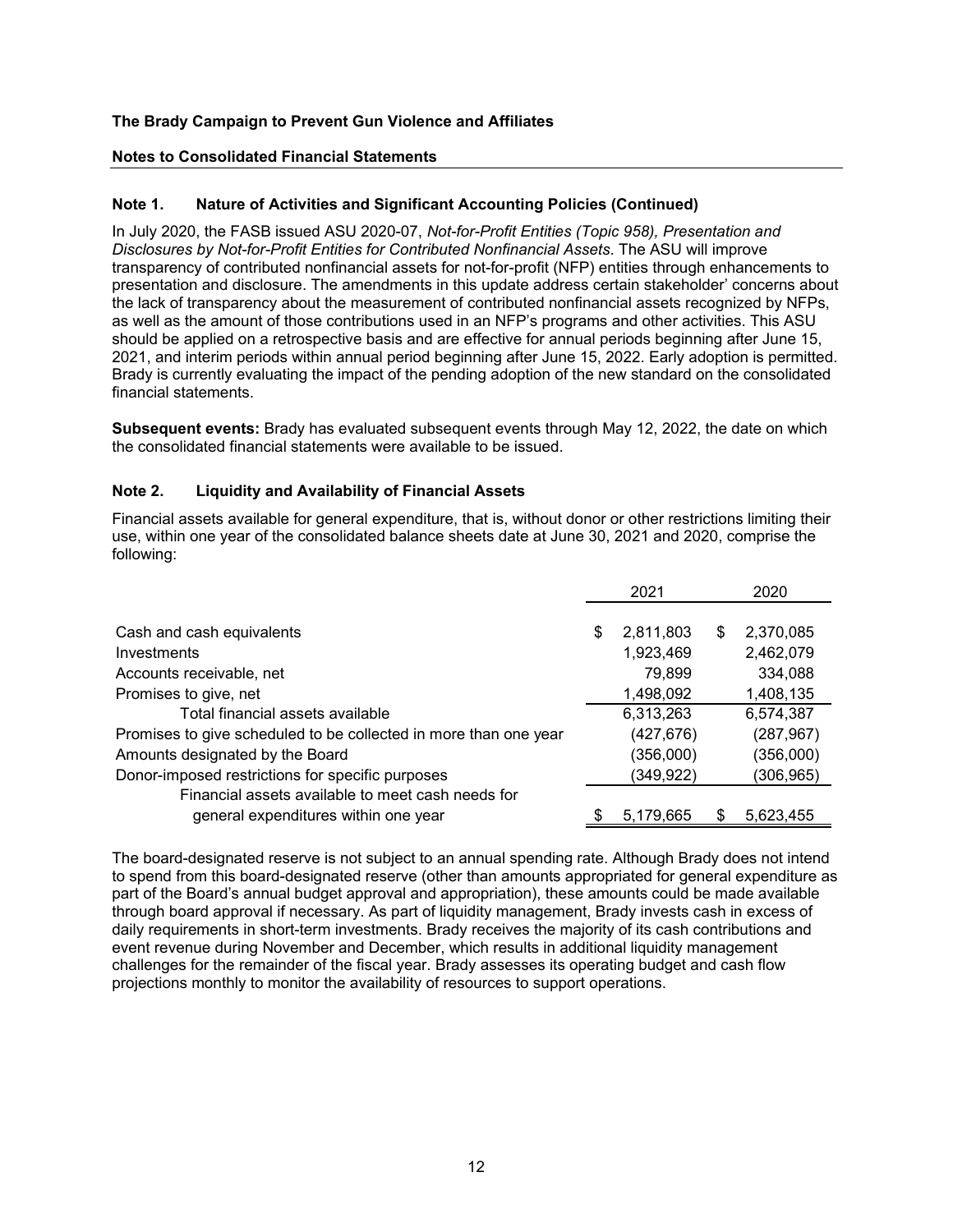#### **Notes to Consolidated Financial Statements**

#### **Note 3. Promises to Give**

Promises to give at their net present value, based on a discount rate of 3.86% and 4.64%, respectively, consist of the following at June 30, 2021 and 2020:

|                                      |   | 2021      |   | 2020      |
|--------------------------------------|---|-----------|---|-----------|
| Due in less than one year            | S | 1,070,416 | S | 1,120,168 |
| Due in one to five years             |   | 462,667   |   | 300,000   |
|                                      |   | 1,533,083 |   | 1,420,168 |
| Less allowance for doubtful accounts |   | 16,231    |   | 1,025     |
| Less present value discount          |   | 18.760    |   | 11,008    |
|                                      |   | 1.498.092 |   | 1,408,135 |

During the year ended June 30, 2021, Board members contributed \$788,500, of which \$452,500 was outstanding at June 30, 2021. During the year ended June 30, 2020, Board members contributed \$198,500, of which \$144,000 was outstanding at June 30, 2020. During the year ended June 30, 2021, Brady collected \$76,000 of the balance that was outstanding at June 30, 2020. The total outstanding as of June 30, 2021, was \$520,500.

#### **Note 4. Investments**

Investments at June 30, 2021 and 2020, consist of the following:

|                           |   | 2021      |   | 2020      |
|---------------------------|---|-----------|---|-----------|
|                           |   |           |   |           |
| Money market funds        | S | 1,653,432 | S | 1,953,292 |
| Certificate of deposits   |   | 208,133   |   | 207,559   |
| Cash and cash equivalents |   | 61.904    |   | 301,228   |
|                           |   | 1.923.469 |   | 2.462.079 |

Investment income (loss) for the years ended June 30, 2021 and 2020, consist of the following:

|                                                                              |     | 2021           |      | 2020              |
|------------------------------------------------------------------------------|-----|----------------|------|-------------------|
| Interest and dividends<br>Unrealized and realized gain (loss) on investments | \$. | 1.173<br>1.861 | - \$ | 4.257<br>(16.840) |
|                                                                              |     |                |      |                   |
|                                                                              |     | 3.034          |      | 12.583            |

#### **Note 5. Fair Value Measurements**

The Fair Value Measurement Topic of the FASB ASC defines fair values as the price that would be received to sell an asset or paid to transfer a liability in an orderly transaction between market participants at the measurement date and sets out a fair value hierarchy. The fair value hierarchy gives the highest priority to quoted prices in active markets for identical assets or liabilities (Level 1) and the lowest priority to unobservable inputs (Level 3). Inputs are broadly defined as assumptions market participants would use in pricing an asset or liability. The three levels of the fair value hierarchy are described below:

**Level 1:** Quoted market prices in active markets for identical assets or liabilities.

- **Level 2:** Observable inputs or unobservable inputs that are corroborated by market data.
- **Level 3:** Unobservable inputs that are not corroborated by market data.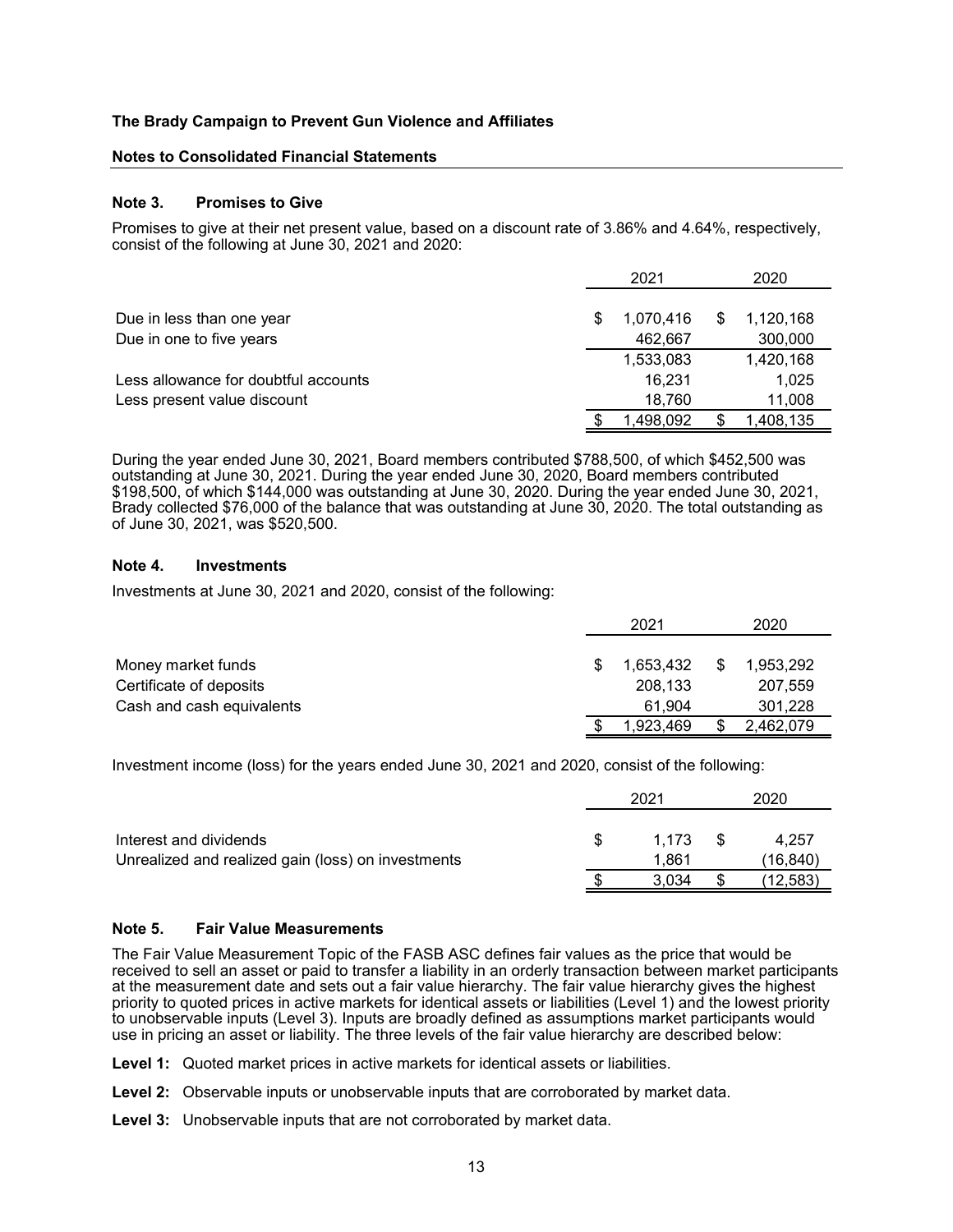#### **Notes to Consolidated Financial Statements**

#### **Note 5. Fair Value Measurements (Continued)**

In determining the appropriate levels, Brady performs a detailed analysis of the assets and liabilities that are subject to fair value measurements. At each reporting period, all assets and liabilities for which the fair value measurement is based on significant unobservable inputs are classified as Level 3. Brady recognizes transfers between levels at the end of each year for both transfers in and out of level classification.

There were no assets subject to fair value measurement at June 30, 2021 and 2020. The fair value of investments approximates cost. There were no liabilities incurred by Brady subject to fair value measurement at June 30, 2021 and 2020.

#### **Note 6. Property and Equipment**

Property and equipment and accumulated depreciation at June 30, 2021 and 2020, and depreciation and amortization expense for the years ended June 30, 2021 and 2020, are as follows:

|                        | Estimated    |                                    |           |     |           |    |           |    | Depreciation |
|------------------------|--------------|------------------------------------|-----------|-----|-----------|----|-----------|----|--------------|
|                        | Useful Lives |                                    |           | and |           |    |           |    |              |
| <b>Asset Category</b>  | (in Years)   | Depreciation<br><b>Net</b><br>Cost |           |     |           |    |           |    | Amortization |
|                        |              |                                    |           |     |           |    |           |    |              |
| Furniture and fixtures | $5 - 7$      | \$                                 | 539.133   | \$  | 450.844   | \$ | 88.289    | \$ | 35,792       |
| Leasehold improvements | 12           |                                    | 1,311,168 |     | 551,142   |    | 760,026   |    | 88,620       |
| Website                | 3            |                                    | 841.629   |     | 574.675   |    | 266,954   |    | 51,492       |
|                        |              |                                    | 2,691,930 |     | 1,576,661 | \$ | 1,115,269 | \$ | 175,904      |

|                        |              | 2020                 |    |           |    |            |    |              |  |  |  |  |
|------------------------|--------------|----------------------|----|-----------|----|------------|----|--------------|--|--|--|--|
|                        | Estimated    |                      |    |           |    |            |    | Depreciation |  |  |  |  |
|                        | Useful Lives | Accumulated          |    |           |    |            |    | and          |  |  |  |  |
| <b>Asset Category</b>  | (in Years)   | Depreciation<br>Cost |    |           |    | <b>Net</b> |    | Amortization |  |  |  |  |
|                        |              |                      |    |           |    |            |    |              |  |  |  |  |
| Furniture and fixtures | $5 - 7$      | \$<br>507.582        | \$ | 415.052   | \$ | 92.530     | \$ | 44,820       |  |  |  |  |
| Leasehold improvements | 12           | 1,245,012            |    | 462.522   |    | 782.490    |    | 71.729       |  |  |  |  |
| Website                | 3            | 778.864              |    | 523.181   |    | 255,683    |    | 50,945       |  |  |  |  |
|                        |              | 2.531.458            | \$ | 1,400,755 | \$ | 1,130,703  | \$ | 167.494      |  |  |  |  |

## **Note 7. Refundable Advance**

In March 2020, the Coronavirus Aid, Relief and Economic Security Act (CARES Act) was signed into law to provide emergency economic and health care assistance for individuals, families and businesses affected by the coronavirus (COVID-19) pandemic. Under the CARES Act, certain small businesses and organizations are eligible to receive loan funds under Section 7(a) of the Small Business Loan Act. Loans made under this section of the CARES Act, known as the PPP, are forgivable to the extent certain requirements are met. The program is administered by the Small Business Administration (SBA).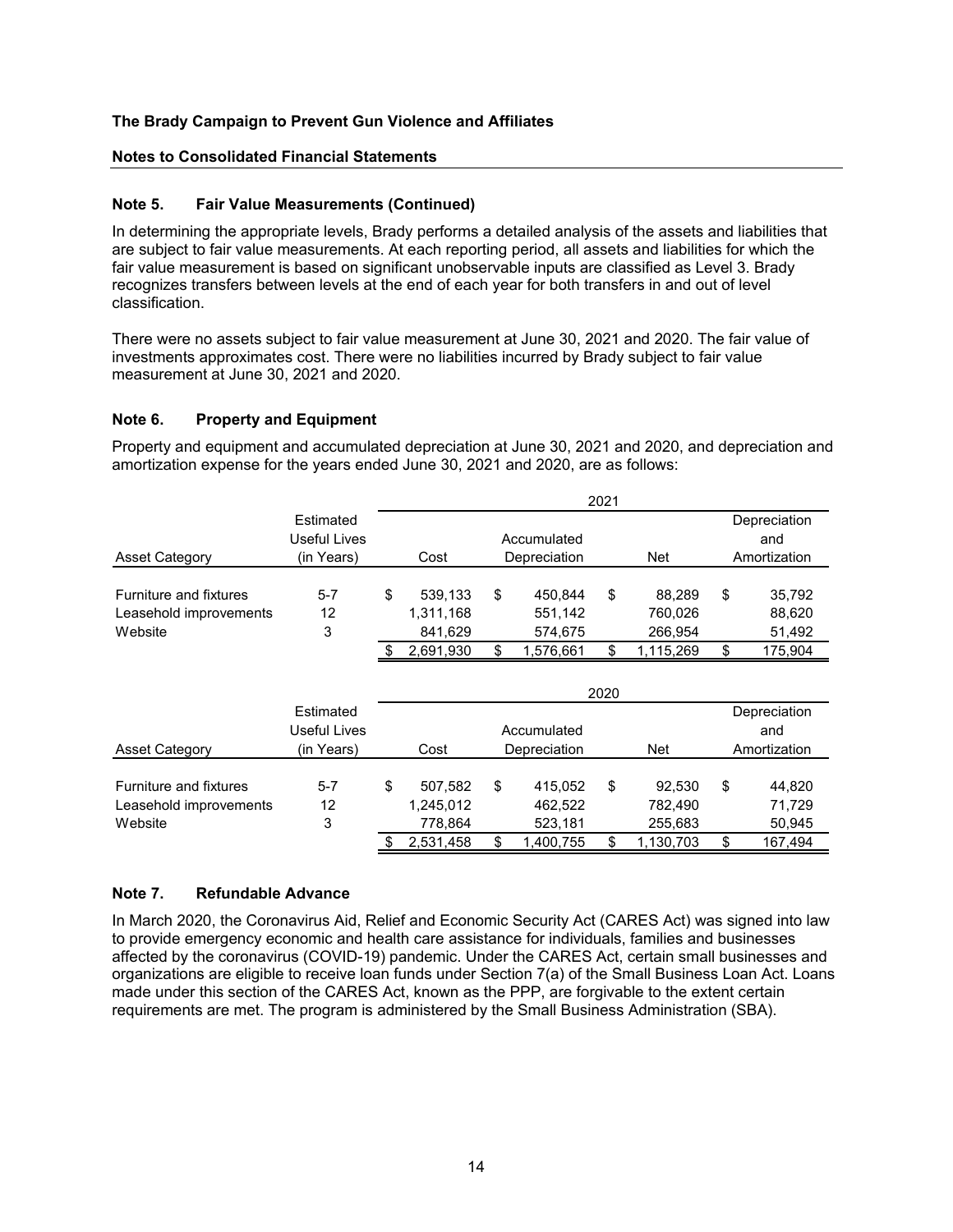#### **Notes to Consolidated Financial Statements**

#### **Note 7. Refundable Advance (Continued)**

Brady made an analysis of the adverse economic effect the pandemic would likely have on its operations and determined that it was eligible to apply for a PPP loan, submitted the required application and supporting documentation, and received PPP loan funds in the amount of \$695,000 in April 2020. Funds were expended consistent with the program requirements and in April 2021, Brady received notification from the SBA that the loan had been forgiven in full and the lender repaid.

Additional provisions of the CARES Act add a second temporary program to the SBA's 7(a) loan program titled, "Paycheck Protection Program Second Draw Loans" (PPP II). Brady determined it was eligible to apply for a second draw and received a \$579,530 loan in May 2021. Terms of the PPP II loan include an interest rate of 1%. The loan, if not forgiven, is due five years after the approval date unless a range of maturity dates is set by the SBA, in which case, the earliest date applies. The principal may be prepaid without penalty at any time. Brady expended the funds consistent with PPP regulations and in November 2021, Brady received notification from the SBA that the loan had been forgiven in full and the lender repaid.

#### **Note 8. Net Assets With Donor Restrictions**

Changes in net assets with donor restrictions for the year ended June 30, 2021, are as follows:

|                                   |    | Balance       |    |           |             |           |    |               |    | <b>Balance</b> |  |
|-----------------------------------|----|---------------|----|-----------|-------------|-----------|----|---------------|----|----------------|--|
|                                   |    | June 30, 2020 |    | Additions | Transferred |           |    | Released      |    | June 30, 2021  |  |
| Purpose restricted:               |    |               |    |           |             |           |    |               |    |                |  |
| Bad Apple Gun Dealers (Oakland)   | \$ | 50,780        | \$ |           | \$          |           | \$ | (50, 780)     | \$ |                |  |
| California Fund                   |    | 5,978         |    |           |             |           |    | (50)          |    | 5,928          |  |
| <b>Change Happens</b>             |    |               |    | 50,000    |             |           |    | (50,000)      |    |                |  |
| <b>End Family Fire</b>            |    |               |    |           |             | 300,000   |    | (300,000)     |    |                |  |
| Milwaukee Crime Guns              |    |               |    | 50.000    |             |           |    | (25,000)      |    | 25,000         |  |
| Great Lakes Legal Action          |    |               |    | 200,000   |             |           |    | (104, 758)    |    | 95,242         |  |
| <b>Pilot Education Collective</b> |    | 31,800        |    |           |             |           |    | (13,936)      |    | 17,864         |  |
| Combatting Gun Crime in Chicago   |    | 37,653        |    |           |             | 75,000    |    | (87, 559)     |    | 25,094         |  |
| Impact Fund                       |    | 49,820        |    |           |             |           |    |               |    | 49,820         |  |
|                                   |    | 176,031       |    | 300,000   |             | 375,000   |    | (632,083)     |    | 218.948        |  |
| Time restricted                   |    | 1,408,136     |    | 1,588,536 |             | (375,000) |    | (1, 123, 580) |    | 1,498,092      |  |
| Perpetual and related earnings    |    | 130,933       |    | 41        |             |           |    |               |    | 130,974        |  |
|                                   | S  | 1,715,100     | \$ | 1,888,577 | \$          |           | \$ | (1,755,663)   |    | 1,848,014      |  |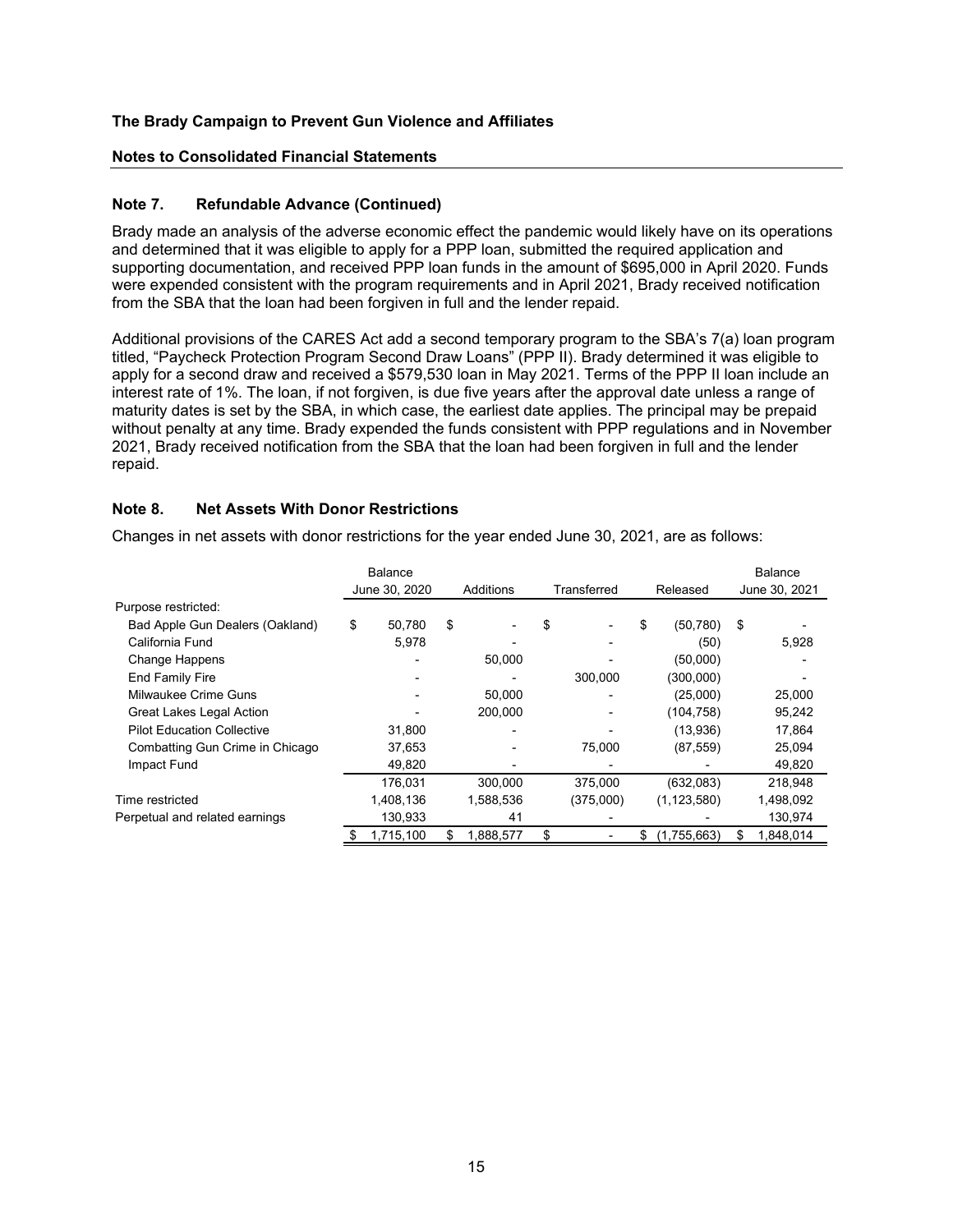#### **Notes to Consolidated Financial Statements**

#### **Note 8. Net Assets With Donor Restrictions (Continued)**

Changes in net assets with donor restrictions for the year ended June 30, 2020, are as follows:

|                                  | Balance       |     |           |             |                   |    | Balance       |  |
|----------------------------------|---------------|-----|-----------|-------------|-------------------|----|---------------|--|
|                                  | June 30, 2019 |     | Additions | Transferred | Released          |    | June 30, 2020 |  |
| Purpose restricted:              |               |     |           |             |                   |    |               |  |
| <b>Bad Apple Gun Dealers</b>     | \$<br>98,669  | \$  |           | \$          | \$<br>(98, 669)   | \$ |               |  |
| Bad Apple Gun Dealers (Oakland)  | 38,333        |     | 120,000   |             | (107, 553)        |    | 50,780        |  |
| Goldhirsch                       | 32,193        |     |           | 100,000     | (132, 193)        |    |               |  |
| California Fund                  | 6,030         |     |           |             | (52)              |    | 5,978         |  |
| Freeman Foundation               |               |     |           | 40,000      | (40,000)          |    |               |  |
| <b>Butler Family Foundation</b>  |               |     |           | 25,000      | (25,000)          |    |               |  |
| <b>Fulk Family Foundation</b>    |               |     |           | 250,000     | (250,000)         |    |               |  |
| <b>Block Family Foundation</b>   |               |     | 50,000    |             | (18,200)          |    | 31,800        |  |
| Paul M. Angell Family Foundation |               |     |           | 50,000      | (12, 347)         |    | 37,653        |  |
| Impact Fund                      |               |     |           | 50,000      | (180)             |    | 49,820        |  |
|                                  | 175,225       |     | 170,000   | 515,000     | (684, 194)        |    | 176,031       |  |
| Time restricted                  | 1,147,866     |     | 1,995,402 | (515,000)   | (1,220,132)       |    | 1,408,136     |  |
| Perpetual and related earnings   | 130,832       |     | 534       |             | (433)             |    | 130,933       |  |
|                                  | ,453,923      | \$. | 2,165,936 | \$          | \$<br>(1,904,759) | \$ | 1,715,100     |  |

Transfers represent cash receipts from outstanding pledge balances.

#### **Note 9. Endowments**

The endowment consists of two separate contributions. The Caswell J. Caplan Charitable Income Trust donated \$30,000 during 1990 and 1991. Related income shall be used for the purpose of reducing handgun violence. The Matthew Blek Endowment Fund was established during 2006. Monies contributed to this fund are perpetual in nature. Related income from this fund is to be used for grassroots activists to attend Brady Center training and presentations.

The donor-restricted endowment funds are invested in certificates of deposit and fixed income funds pursuant to Brady's investment and spending objectives of subjecting the fund to low investment risk and providing its programs and operations with current income.

Brady has interpreted the D.C.-enacted version of the UPMIFA as requiring Brady to consider preservation of the fair value of the original gift as of the gift date of the donor restricted endowment funds when adopting an asset allocation and investment program. Brady initially classifies as net assets with donor restrictions that are permanent in nature: (a) the original value of gifts donated to the permanent endowment and (b) the original value of subsequent gifts to the permanent endowment. Accumulations to the donor-restricted endowment fund are classified as net assets with donor restrictions that are temporary in nature until those amounts are appropriated for expenditure by Brady in a manner consistent with the standard of prudence prescribed by UPMIFA.

In accordance with UPMIFA, Brady considers the following factors in making a determination to appropriate or accumulate donor-restricted endowment funds:

- 1. The duration and preservation of the fund
- 2. The purposes of Brady and the donor-restricted endowment fund
- 3. General economic conditions
- 4. The possible effects of inflation and deflation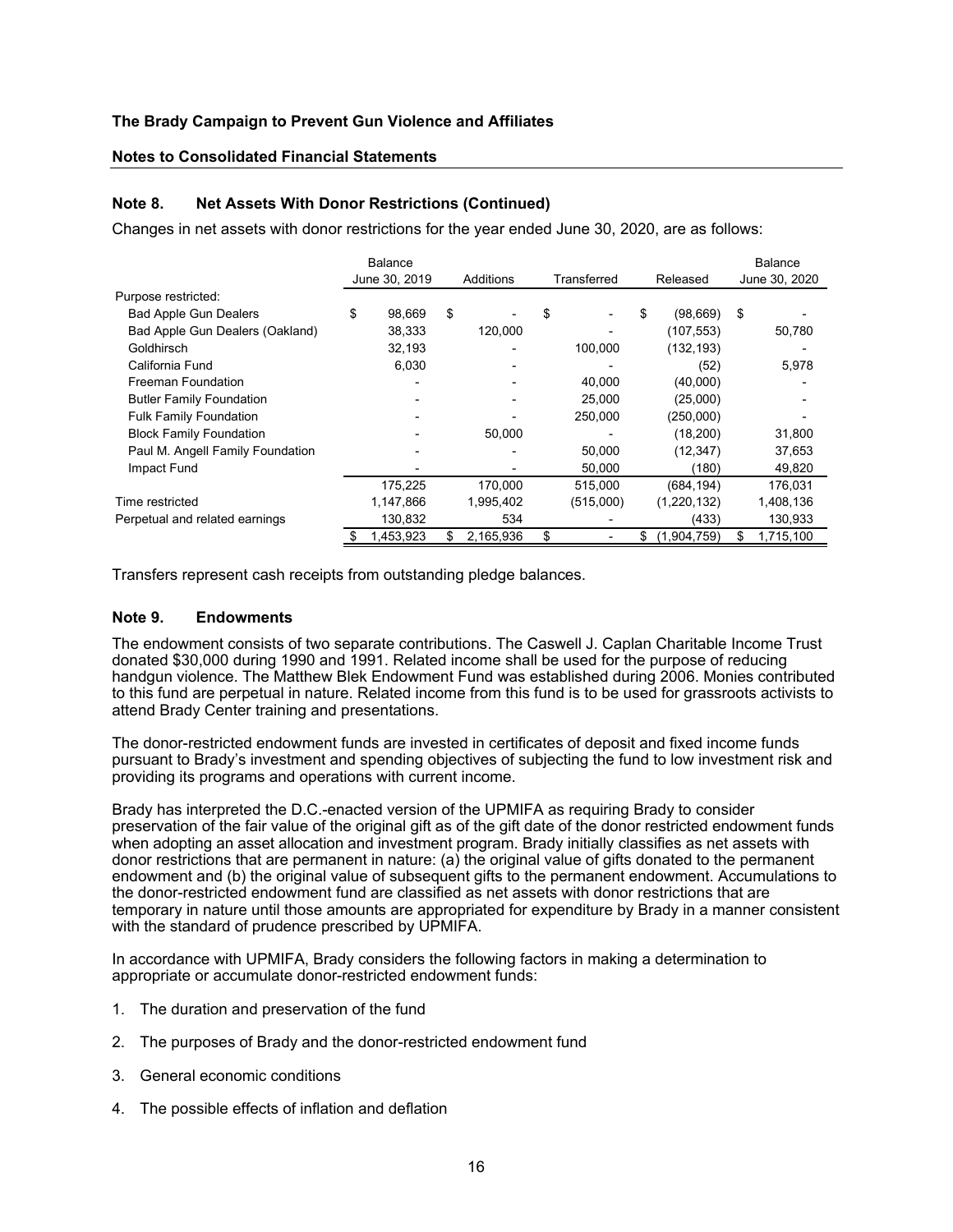#### **Notes to Consolidated Financial Statements**

## **Note 9. Endowments (Continued)**

Brady has adopted investment policies for endowment assets that attempt to provide a predictable stream of funding to programs supported by its endowment, while seeking to maintain purchasing power of the endowment assets. Management is working to establish a formalized spending policy. All earnings for the endowment are reflected as net assets that are purpose restricted until appropriated for expenditure by Brady.

The changes in the endowment net assets for the year ended June 30, 2021 and 2020, are as follows:

|                                         | 2021 |             |    |           |    |         |  |  |  |
|-----------------------------------------|------|-------------|----|-----------|----|---------|--|--|--|
|                                         |      | Purpose     |    | Perpetual |    |         |  |  |  |
|                                         |      | Restriction |    | in Nature |    | Total   |  |  |  |
|                                         |      |             |    |           |    |         |  |  |  |
| Endowment net assets, beginning of year | \$   |             | \$ | 130,933   | \$ | 130,933 |  |  |  |
| Contributions                           |      |             |    | 41        |    | 41      |  |  |  |
| Investment income                       |      |             |    |           |    |         |  |  |  |
| Amounts appropriated for expenditure    |      |             |    |           |    |         |  |  |  |
| Endowment net assets, end of year       |      |             | \$ | 130,974   | \$ | 130,974 |  |  |  |
|                                         |      |             |    |           |    |         |  |  |  |
|                                         |      | 2020        |    |           |    |         |  |  |  |
|                                         |      | Purpose     |    | Perpetual |    |         |  |  |  |
|                                         |      | Restriction |    | in Nature |    | Total   |  |  |  |
|                                         |      |             |    |           |    |         |  |  |  |
| Endowment net assets, beginning of year | \$   |             | \$ | 130,832   | \$ | 130,832 |  |  |  |
| Contributions                           |      |             |    | 101       |    | 101     |  |  |  |
| Investment income                       |      | 433         |    |           |    | 433     |  |  |  |
| Amounts appropriated for expenditure    |      | (433)       |    |           |    | (433)   |  |  |  |
| Endowment net assets, end of year       | \$   |             | \$ | 130.933   | \$ | 130,933 |  |  |  |

#### **Note 10. Leases**

Brady has a lease agreement for headquarters office space in Washington, D.C. The 12-year lease commenced on January 1, 2014, and includes a provision for annual rent increases and adjustments for a share in operating costs.

As part of the lease agreement, the landlord provided a 12-month rent abatement for year one of the lease. In addition to the rent abatement, the landlord also agreed to a build out allowance totaling \$1,062,240 provided that at least 75% of the build-out allowance is used towards hard costs of constructing physical improvements to the space. A letter of credit in the amount of \$102,711 was also established pursuant to the lease. There was no balance outstanding on the letter of credit at June 30, 2021 and 2020.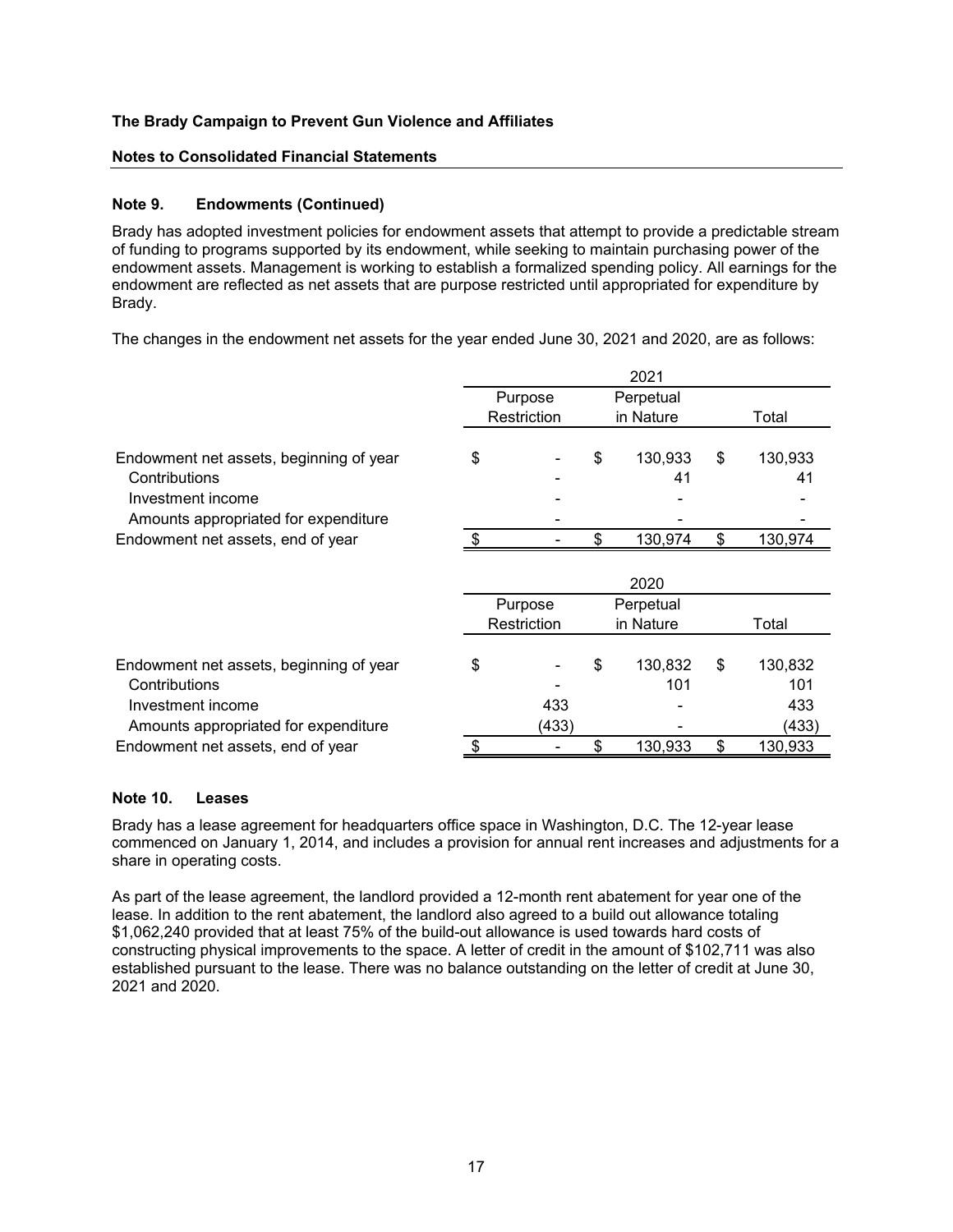#### **Notes to Consolidated Financial Statements**

#### **Note 10. Leases (Continued)**

Commencing on September 14, 2019, the lease agreement for the headquarters office space was modified to extend the original lease term through November 30, 2030, and include 3,196 square feet of expansion space which commences April 1, 2020, and requires monthly rent of \$13,583, subject to annual escalation. There are also provisions for a total of 13-month rent abatement for the original and expansion space, as well as a build out allowance totaling \$587,005 for hard and soft costs. During the year ended June 30, 2021, Brady elected not to use all of the build out allowance, and \$111,587 was applied as additional rent abatement, and \$25,000 expired.

During the year ended June 30, 2020, a construction receivable due from the landlord equaling \$203,027 was recorded in accompanying consolidated balance sheets. There was no receivable at June 30, 2021.

Rent expense for the years ended June 30, 2021 and 2020, was \$782,707 and \$681,988, respectively.

Future minimum rental payments under the lease agreement are as follows:

| Years ending June 30: |               |
|-----------------------|---------------|
| 2022                  | \$<br>919,825 |
| 2023                  | 942,847       |
| 2024                  | 966,439       |
| 2025                  | 990,601       |
| 2026                  | 1,015,378     |
| Thereafter            | 4,795,078     |
|                       | 9,630,168     |

#### **Note 11. Allocation of Joint Costs**

During the years ended June 30, 2021 and 2020, Brady incurred joint costs of \$1,630,004 and \$1,231,001, respectively, for informational materials and activities that included fund raising appeals. These costs were allocated as follows:

|                  | 2021          |    | 2020      |  |  |  |
|------------------|---------------|----|-----------|--|--|--|
|                  |               |    |           |  |  |  |
| Public education | \$<br>990,826 | \$ | 744,528   |  |  |  |
| Fundraising      | 639.178       |    | 486,473   |  |  |  |
|                  | ,630,004      | ۰D | 1,231,001 |  |  |  |

#### **Note 12. Retirement Plans**

Brady has a 403(b) pension plan (the Pension Plan) option for all eligible employees who have attained the age of 21 years. Employees can make voluntary contributions not to exceed the maximum allowable by the IRS regulations. Brady has the option to match the employees' contribution, and may also make an additional discretionary employer contribution. There were employer contributions totaling \$118,011 and \$74,307 during the years ended June 30, 2021 and 2020, respectively.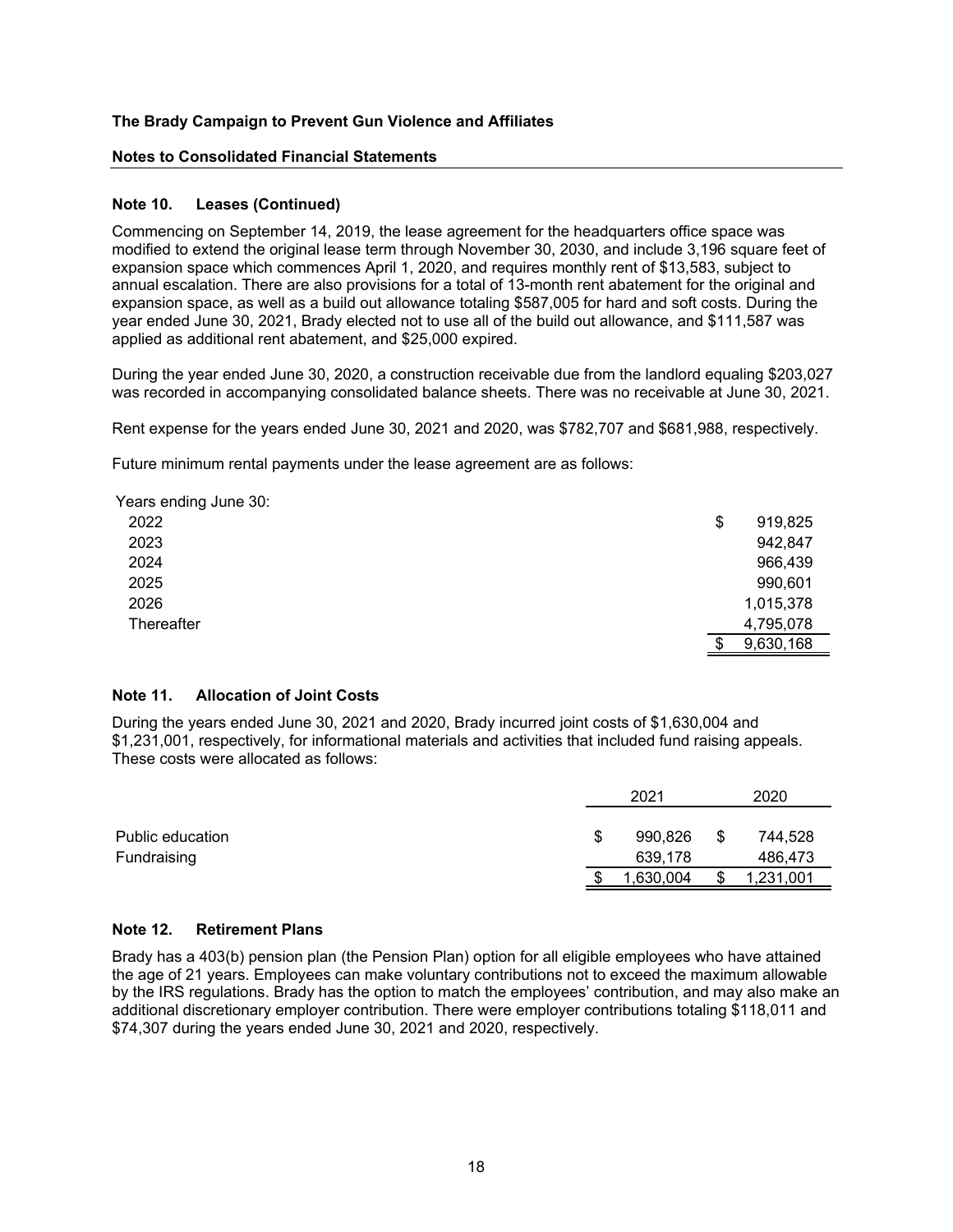#### **Notes to Consolidated Financial Statements**

#### **Note 13. Contingency**

Subsequent to the coronavirus outbreak in 2020 in the United States, there has been substantial volatility in financial markets and the economy. Actions taken around the world to help mitigate the spread of the coronavirus include restrictions on travel, quarantines in certain areas and forced closures for certain types of public places and businesses. The coronavirus and actions taken to mitigate it have had, and are expected to continue to have, an adverse impact on the economies and financial markets. Management is continually monitoring the potential impact of the pandemic on Brady.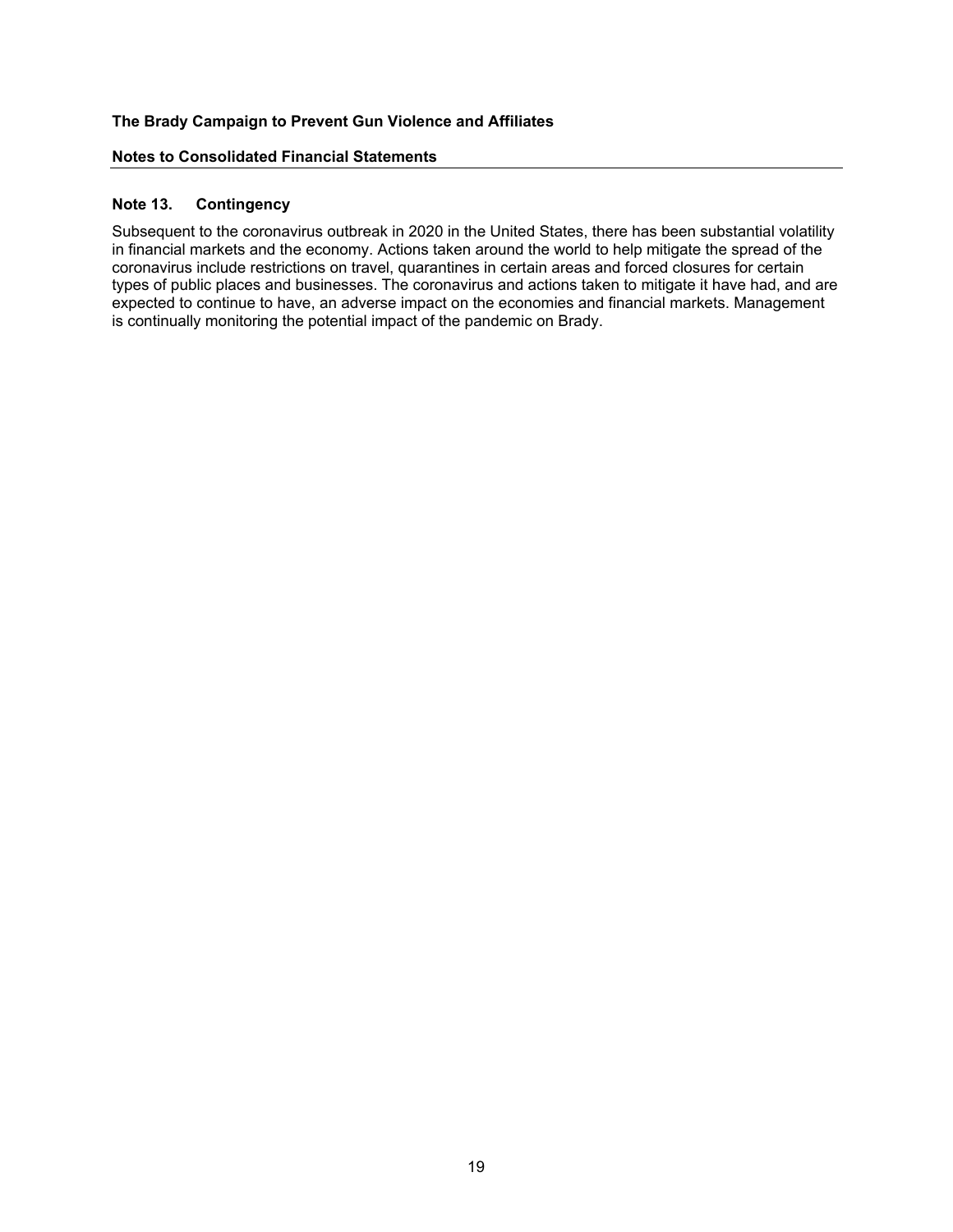

**RSM US LLP** 

#### **Independent Auditor's Report on the Supplementary Information**

Board of Directors The Brady Campaign to Prevent Gun Violence

We have audited the consolidated financial statements of The Brady Campaign to Prevent Gun Violence and Affiliates as of June 30, 2021 and 2020, and have issued our report thereon, which contains an unmodified opinion on those consolidated financial statements. See pages 1 and 2. Our audits were conducted for the purpose of forming an opinion on the consolidated financial statements as a whole. The consolidating information is presented for purposes of additional analysis rather than to present the financial position, changes in net assets and cash flows of the individual entities, and is not a required part of the consolidated financial statements. Such information is the responsibility of management and was derived from and relates directly to the underlying accounting and other records used to prepare the consolidated financial statements. The consolidating information has been subjected to the auditing procedures applied in the audits of the consolidated financial statements and certain additional procedures, including comparing and reconciling such information directly to the underlying accounting and other records used to prepare the consolidated financial statements or to the consolidated financial statements themselves, and other additional procedures in accordance with auditing standards generally accepted in the United States of America. In our opinion, the information is fairly stated in all material respects in relation to the consolidated financial statements as a whole.

RSM US LLP

Washington, D.C. May 12, 2022

THE POWER OF BEING UNDERSTOOD **AUDIT | TAX | CONSULTING**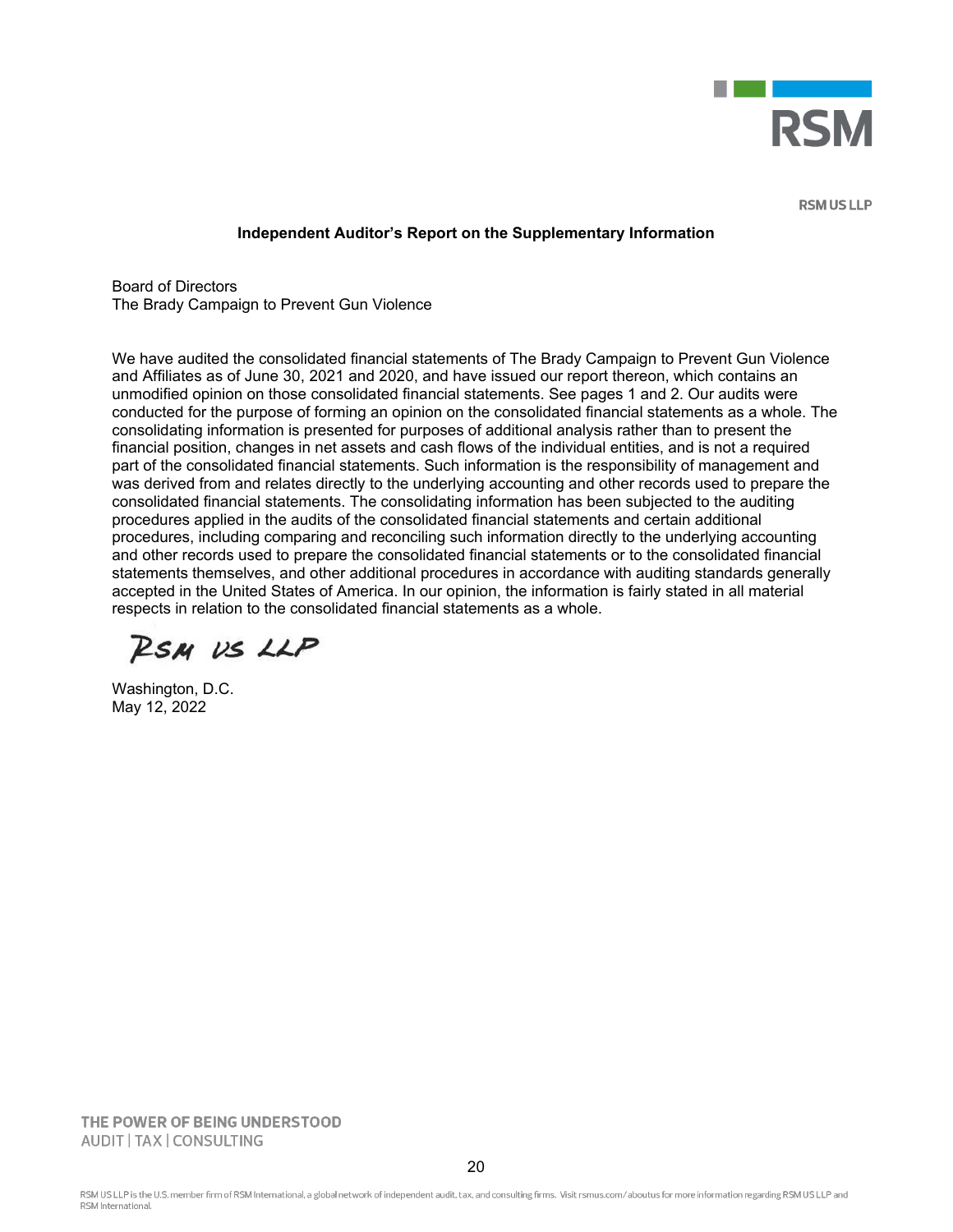#### **Consolidating Balance Sheet June 30, 2021**

|                                   | The Brady<br>Campaign<br>to Prevent |                     | The Brady<br>Center<br>to Prevent | The Brady<br>Voter<br>Education | Eliminating |                          |    |                        |
|-----------------------------------|-------------------------------------|---------------------|-----------------------------------|---------------------------------|-------------|--------------------------|----|------------------------|
|                                   |                                     | <b>Gun Violence</b> | <b>Gun Violence</b>               | Fund                            |             | <b>Entries</b>           |    | Total                  |
| <b>Assets</b>                     |                                     |                     |                                   |                                 |             |                          |    |                        |
| Cash and cash equivalents         | \$                                  | 776,392             | \$<br>2,029,094                   | \$<br>6,317                     | \$          |                          | \$ | 2,811,803              |
| Investments                       |                                     | 112,074             | 1,811,395                         | $\overline{a}$                  |             |                          |    | 1,923,469              |
| Accounts receivable, net          |                                     | 69,906              | 9,171                             | 822                             |             |                          |    | 79,899                 |
| Promises to give, net             |                                     |                     | 1,498,092                         |                                 |             |                          |    | 1,498,092              |
| Prepaid expenses                  |                                     | 25,539              | 28,742                            |                                 |             |                          |    | 54,281                 |
| Due from related party            |                                     | 112,428             | 2,849,583                         | $\frac{1}{2}$                   |             | (2,962,011)              |    |                        |
| Property and equipment, net       |                                     | 1,074,069           | 41,200                            | $\overline{\phantom{a}}$        |             |                          |    | 1,115,269              |
| <b>Total assets</b>               |                                     | 2,170,408           | \$<br>8,267,277                   | \$<br>7,139                     | \$          | (2,962,011)              | \$ | 7,482,813              |
| <b>Liabilities and Net Assets</b> |                                     |                     |                                   |                                 |             |                          |    |                        |
| Liabilities:                      |                                     |                     |                                   |                                 |             |                          |    |                        |
| Accounts payable and              |                                     |                     |                                   |                                 |             |                          |    |                        |
| accrued expenses                  | \$                                  | 192,381             | \$<br>927,226                     | \$                              | \$          |                          | \$ | 1,119,607              |
| Refundable advances               |                                     |                     | 579,530                           |                                 |             |                          |    | 579,530                |
| Due to related party              |                                     | 2,849,583           | 109,178                           | 3,250                           |             | (2,962,011)              |    | $\overline{a}$         |
| Deferred revenue                  |                                     |                     | 50,000                            |                                 |             |                          |    | 50,000                 |
| Deferred rent                     |                                     | 2,049,281           |                                   |                                 |             |                          |    | 2,049,281              |
| <b>Total liabilities</b>          |                                     | 5,091,245           | 1,665,934                         | 3,250                           |             | (2,962,011)              |    | $\overline{3,798,418}$ |
| Net (deficit) assets:             |                                     |                     |                                   |                                 |             |                          |    |                        |
| Without donor restrictions:       |                                     |                     |                                   |                                 |             |                          |    |                        |
| Undesignated                      |                                     | (2,926,765)         | 4,403,257                         | 3,889                           |             |                          |    | 1,480,381              |
| Designated by the Board           |                                     |                     | 356,000                           |                                 |             |                          |    | 356,000                |
|                                   |                                     | (2,926,765)         | 4,759,257                         | 3,889                           |             | $\blacksquare$           |    | 1,836,381              |
| With donor restrictions:          |                                     |                     |                                   |                                 |             |                          |    |                        |
| Time and purpose restrictions     |                                     | 5,928               | 1,711,112                         | $\overline{\phantom{a}}$        |             |                          |    | 1,717,040              |
| Perpetual in nature               |                                     |                     | 130,974                           | $\frac{1}{2}$                   |             |                          |    | 130,974                |
|                                   |                                     | 5,928               | 1,842,086                         | $\overline{\phantom{0}}$        |             | $\overline{\phantom{a}}$ |    | 1,848,014              |
| Total net (deficit) assets        |                                     | (2,920,837)         | 6,601,343                         | 3,889                           |             | $\blacksquare$           |    | 3,684,395              |
| <b>Total liabilities and net</b>  |                                     |                     |                                   |                                 |             |                          |    |                        |
| assets                            | \$                                  | 2,170,408           | \$<br>8,267,277                   | \$<br>7,139                     | \$          | (2,962,011)              | \$ | 7,482,813              |